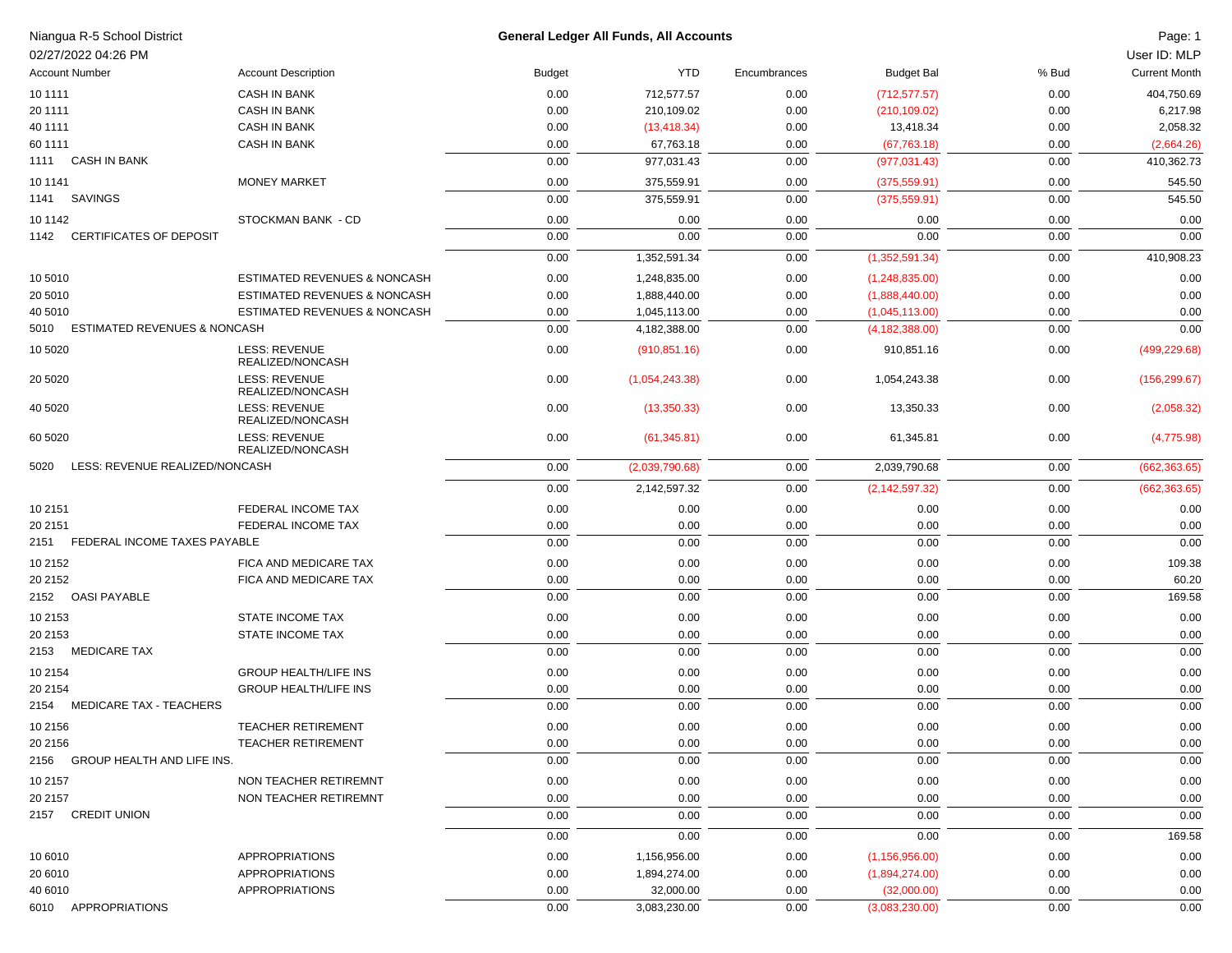| Niangua R-5 School District          |                              |               | General Ledger All Funds, All Accounts |              |                   |       | Page: 2              |
|--------------------------------------|------------------------------|---------------|----------------------------------------|--------------|-------------------|-------|----------------------|
| 02/27/2022 04:26 PM                  |                              |               |                                        |              |                   |       | User ID: MLP         |
| <b>Account Number</b>                | <b>Account Description</b>   | <b>Budget</b> | <b>YTD</b>                             | Encumbrances | <b>Budget Bal</b> | % Bud | <b>Current Month</b> |
| 10 6030                              | <b>EXPENDITURES</b>          | 0.00          | (814, 426.43)                          | 0.00         | 814,426.43        | 0.00  | (94,042.87)          |
| 20 6030                              | <b>EXPENDITURES</b>          | 0.00          | (834, 808.66)                          | 0.00         | 834,808.66        | 0.00  | (150, 141.89)        |
| 40 6030                              | <b>EXPENDITURES</b>          | 0.00          | (48,938.64)                            | 0.00         | 48,938.64         | 0.00  | 0.00                 |
| 60 6030                              | <b>EXPENDITURES</b>          | 0.00          | (56, 462.80)                           | 0.00         | 56,462.80         | 0.00  | (7, 440.24)          |
| <b>EXPENDITURES</b><br>6030          |                              | 0.00          | (1,754,636.53)                         | 0.00         | 1,754,636.53      | 0.00  | (251, 625.00)        |
|                                      |                              | 0.00          | 1,328,593.47                           | 0.00         | (1,328,593.47)    | 0.00  | (251, 625.00)        |
| 10 31 10                             | <b>BUDGETED FUND BALANCE</b> | 0.00          | 91,879.00                              | 0.00         | (91, 879.00)      | 0.00  | 0.00                 |
| 20 31 10                             | <b>BUDGETED FUND BALANCE</b> | 0.00          | (5,834.00)                             | 0.00         | 5,834.00          | 0.00  | 0.00                 |
| 40 3110                              | <b>BUDGETED FUND BALANCE</b> | 0.00          | 1,013,113.00                           | 0.00         | (1,013,113.00)    | 0.00  | 0.00                 |
| <b>BUDGETED FUND BALANCE</b><br>3110 |                              | 0.00          | 1,099,158.00                           | 0.00         | (1,099,158.00)    | 0.00  | 0.00                 |
| 10 3111                              | <b>FUND BALANCE</b>          | 0.00          | 1,088,137.48                           | 0.00         | (1,088,137.48)    | 0.00  | 405,186.81           |
| 20 3111                              | <b>FUND BALANCE</b>          | 0.00          | 210,109.02                             | 0.00         | (210, 109.02)     | 0.00  | 6,157.78             |
| 40 3111                              | <b>FUND BALANCE</b>          | 0.00          | (13, 418.34)                           | 0.00         | 13,418.34         | 0.00  | 2,058.32             |
| 60 3111 000 003                      | SA CLASS OF 2021             | 0.00          | 0.13                                   | 0.00         | (0.13)            | 0.00  | 0.00                 |
| 60 3111 000 004                      | SA CLASS OF 2022             | 0.00          | 5,667.59                               | 0.00         | (5,667.59)        | 0.00  | 0.00                 |
| 60 3111 000 005                      | SA CLASS OF 2023             | 0.00          | 2,124.36                               | 0.00         | (2, 124.36)       | 0.00  | 602.51               |
| 60 3111 000 006                      | SA CLASS OF 2024             | 0.00          | 5,041.47                               | 0.00         | (5,041.47)        | 0.00  | 163.00               |
| 60 3111 000 009                      | SA YEARBOOK                  | 0.00          | 5,400.53                               | 0.00         | (5,400.53)        | 0.00  | (2,810.60)           |
| 60 3111 000 011                      | SA BETA CLUB                 | 0.00          | 1,759.02                               | 0.00         | (1,759.02)        | 0.00  | 490.25               |
| 60 3111 000 012                      | SA STUDENT COUNCIL           | 0.00          | 2,446.42                               | 0.00         | (2,446.42)        | 0.00  | (116.00)             |
| 60 3111 000 016                      | SA HS CHEERLEADER            | 0.00          | 456.04                                 | 0.00         | (456.04)          | 0.00  | 0.00                 |
| 60 3111 000 018                      | <b>SA MUSIC DEPT</b>         | 0.00          | 2,668.91                               | 0.00         | (2,668.91)        | 0.00  | 0.00                 |
| 60 3111 000 019                      | <b>SA ART CLUB</b>           | 0.00          | 750.63                                 | 0.00         | (750.63)          | 0.00  | 0.00                 |
| 60 3111 000 020                      | SA JH CHEERLEADER            | 0.00          | (534.58)                               | 0.00         | 534.58            | 0.00  | 0.00                 |
| 60 3111 000 021                      | SA DRAMA/SPEECH & DEBATE     | 0.00          | 933.78                                 | 0.00         | (933.78)          | 0.00  | 0.00                 |
| 60 3111 000 025                      | <b>SA VENDING MACHINES</b>   | 0.00          | (1,208.50)                             | 0.00         | 1,208.50          | 0.00  | 0.00                 |
| 60 3111 000 029                      | <b>SA FOREIGN LANG</b>       | 0.00          | 362.94                                 | 0.00         | (362.94)          | 0.00  | 0.00                 |
| 60 3111 000 030                      | <b>SA FCCLA</b>              | 0.00          | 1,211.45                               | 0.00         | (1,211.45)        | 0.00  | 93.35                |
| 60 3111 000 031                      | <b>SA BAND</b>               | 0.00          | 0.00                                   | 0.00         | 0.00              | 0.00  | 0.00                 |
| 60 3111 000 032                      | SA SCIENCE FAIR              | 0.00          | 1,248.09                               | 0.00         | (1,248.09)        | 0.00  | 0.00                 |
| 60 3111 000 033                      | <b>SA VOLLEYBALL</b>         | 0.00          | 2,230.50                               | 0.00         | (2,230.50)        | 0.00  | 0.00                 |
| 60 3111 000 034                      | <b>SA PEP CLUB</b>           | 0.00          | 455.00                                 | 0.00         | (455.00)          | 0.00  | 0.00                 |
| 60 3111 000 035                      | <b>SA LIBRARY</b>            | 0.00          | 244.65                                 | 0.00         | (244.65)          | 0.00  | 0.00                 |
| 60 3111 000 036                      | SA BOYS BASKETBALL - COPLING | 0.00          | 1,158.18                               | 0.00         | (1, 158.18)       | 0.00  | 0.00                 |
| 60 3111 000 037                      | <b>SA GIRLS ATHLETICS</b>    | 0.00          | 531.04                                 | 0.00         | (531.04)          | 0.00  | 0.00                 |
| 60 3111 000 039                      | SA CLASS OF 2025             | 0.00          | 642.56                                 | 0.00         | (642.56)          | 0.00  | 159.11               |
| 60 3111 000 043                      | SA CLASS OF 2026             | 0.00          | 393.55                                 | 0.00         | (393.55)          | 0.00  | 0.00                 |
| 60 3111 000 044                      | SA CLASS OF 2027             | 0.00          | 463.45                                 | 0.00         | (463.45)          | 0.00  | 0.00                 |
| 60 3111 000 054                      | SA PLAYGROUND EQUIP          | 0.00          | 650.34                                 | 0.00         | (650.34)          | 0.00  | 0.00                 |
| 60 3111 000 055                      | <b>SA FBLA</b>               | 0.00          | 5,901.31                               | 0.00         | (5,901.31)        | 0.00  | 0.00                 |
| 60 3111 000 056                      | SA FFA                       | 0.00          | 10,521.84                              | 0.00         | (10,521.84)       | 0.00  | 1,450.00             |
| 60 3111 000 063                      | SA FFA GREENHOUSE            | 0.00          | 2,483.66                               | 0.00         | (2,483.66)        | 0.00  | 0.00                 |
| 60 3111 000 064                      | SA FFA SHOP                  | 0.00          | 160.63                                 | 0.00         | (160.63)          | 0.00  | 0.00                 |
| 60 3111 000 065                      | SA EL FIELD TRIPS            | 0.00          | 1,425.02                               | 0.00         | (1,425.02)        | 0.00  | (1,428.84)           |
| 60 3111 000 069                      | SA JH GIRLS BASKETBAL        | 0.00          | 16.55                                  | 0.00         | (16.55)           | 0.00  | 0.00                 |
| 60 3111 000 074                      | SA BACKPACKS                 | 0.00          | 525.50                                 | 0.00         | (525.50)          | 0.00  | (1,309.04)           |
| 60 3111 000 075                      | SA ELEM PE                   | 0.00          | 564.21                                 | 0.00         | (564.21)          | 0.00  | 0.00                 |
| 60 3111 000 077                      | SA BOYS BASKETBALL - COPLING | 0.00          | 306.00                                 | 0.00         | (306.00)          | 0.00  | 0.00                 |
| 60 3111 000 081                      | SA ELEM BB CAMP              | 0.00          | 200.00                                 | 0.00         | (200.00)          | 0.00  | 0.00                 |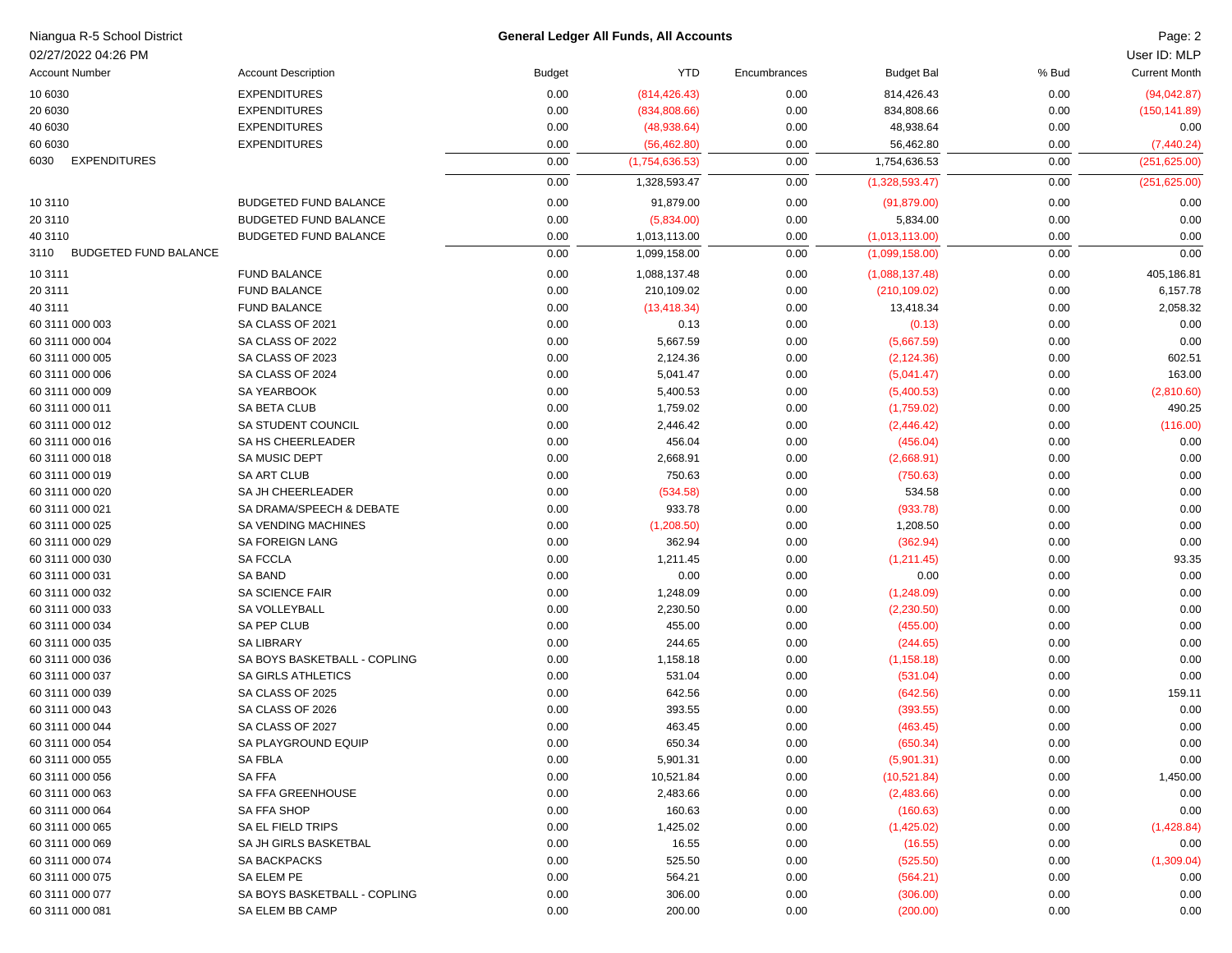|                 | Niangua R-5 School District         |                                           |                   | <b>General Ledger All Funds, All Accounts</b> |              |                    |               | Page: 3              |
|-----------------|-------------------------------------|-------------------------------------------|-------------------|-----------------------------------------------|--------------|--------------------|---------------|----------------------|
|                 | 02/27/2022 04:26 PM                 |                                           |                   |                                               |              |                    |               | User ID: MLP         |
|                 | <b>Account Number</b>               | <b>Account Description</b>                | <b>Budget</b>     | <b>YTD</b>                                    | Encumbrances | <b>Budget Bal</b>  | % Bud         | <b>Current Month</b> |
|                 | 60 3111 000 093                     | SA EL BOOK FAIR                           | 0.00              | 184.65                                        | 0.00         | (184.65)           | 0.00          | 0.00                 |
|                 | 60 3111 000 094                     | <b>SA PROJECT GRAD</b>                    | 0.00              | 108.15                                        | 0.00         | (108.15)           | 0.00          | 0.00                 |
|                 | 60 3111 000 095                     | SA JH BASEBALL                            | 0.00              | 187.85                                        | 0.00         | (187.85)           | 0.00          | 0.00                 |
|                 | 60 3111 000 120                     | <b>SAFCA</b>                              | 0.00              | 528.45                                        | 0.00         | (528.45)           | 0.00          | 42.00                |
|                 | 60 3111 000 125                     | SA JR CLASS BETTERMENT GROUP              | 0.00              | 76.96                                         | 0.00         | (76.96)            | 0.00          | 0.00                 |
|                 | 60 3111 000 200                     | BUILDING TRADE PROGRAM DON<br><b>ACCT</b> | 0.00              | 9,461.40                                      | 0.00         | (9,461.40)         | 0.00          | 0.00                 |
|                 | 60 3111 000 240                     | NIANGUA COMMUNITY GARDEN                  | 0.00              | 13.45                                         | 0.00         | (13.45)            | 0.00          | 0.00                 |
|                 | 3111 FUND BALANCE                   |                                           | 0.00              | 1,352,591.34                                  | 0.00         | (1,352,591.34)     | 0.00          | 410,738.65           |
|                 |                                     |                                           | 0.00              | 2,451,749.34                                  | 0.00         | (2,451,749.34)     | 0.00          | 410,738.65           |
| 105111          |                                     | <b>CURRENT TAXES</b>                      | 516,000.00        | 535,409.29                                    | 0.00         | (19,409.29)        | 103.76        | 420,092.37           |
|                 | 5111 TAXES ADVALOREM TAXES-CURNT YR |                                           | 516,000.00        | 535,409.29                                    | 0.00         | (19,409.29)        | 103.76        | 420,092.37           |
| 105112          |                                     | <b>DELINQUENT TAXES</b>                   | 70,000.00         | 31,250.25                                     | 0.00         | 38,749.75          | 44.64         | 6,904.59             |
|                 | 5112 DELINQUENT TAXES               |                                           | 70,000.00         | 31,250.25                                     | 0.00         | 38,749.75          | 44.64         | 6,904.59             |
| 105113          |                                     | PROPOSITION C                             | 122,500.00        | 114,181.00                                    | 0.00         | 8,319.00           | 93.21         | 18,986.00            |
| 20 5113         |                                     | PROPOSITION C                             | 122,500.00        | 114,181.00                                    | 0.00         | 8,319.00           | 93.21         | 18,986.00            |
| 5113            | SALES TAX (PROP C)                  |                                           | 245,000.00        | 228,362.00                                    | 0.00         | 16,638.00          | 93.21         | 37,972.00            |
| 105115          |                                     | <b>M&amp;M CITY SALES TAX</b>             | 0.00              | 0.00                                          | 0.00         | 0.00               | 0.00          | 0.00                 |
| 5115            | <b>M&amp;M SURCHARGE</b>            |                                           | 0.00              | 0.00                                          | 0.00         | 0.00               | 0.00          | 0.00                 |
|                 | 10 5121 000 0000 00000              | K-12 TUITION - IND/PARENT                 | 0.00              | 8,000.00                                      | 0.00         | (8,000.00)         | 0.00          | 4,000.00             |
| 5121            | REGULAR DAY SCHOOL TUITION          |                                           | 0.00              | 8,000.00                                      | 0.00         | (8,000.00)         | 0.00          | 4,000.00             |
| 105141          |                                     | <b>EARNING ON INVESTMENT</b>              | 6,500.00          | 4,575.76                                      | 0.00         |                    | 70.40         | 545.50               |
|                 |                                     |                                           |                   |                                               |              | 1,924.24           |               |                      |
| 10 5141 002     |                                     | NOW ACCOUNT INTEREST                      | 6,000.00          | 7,132.96                                      | 0.00         | (1, 132.96)        | 118.88        | 1,003.62             |
| 20 5141<br>5141 | <b>EARNINGS FROM TEMP DEPOSITS</b>  | NOW ACCOUNT INTEREST                      | 0.00<br>12,500.00 | 217.06<br>11,925.78                           | 0.00<br>0.00 | (217.06)<br>574.22 | 0.00<br>95.41 | 0.00<br>1,549.12     |
|                 |                                     |                                           |                   |                                               |              |                    |               |                      |
| 105151          |                                     | PUPIL SALES FOOD PGM                      | 15,000.00         | 0.00                                          | 0.00         | 15,000.00          | 0.00          | 0.00                 |
| 5151            | <b>SALES TO PUPILS</b>              |                                           | 15,000.00         | 0.00                                          | 0.00         | 15,000.00          | 0.00          | 0.00                 |
| 105161          |                                     | ADULT SALES FOOD PGM                      | 4,500.00          | (154.10)                                      | 0.00         | 4,654.10           | (3.42)        | (845.35)             |
| 5161            | <b>SALES TO ADULTS</b>              |                                           | 4,500.00          | (154.10)                                      | 0.00         | 4,654.10           | (3.42)        | (845.35)             |
| 105165          |                                     | NON PGM FOOD SERVICE                      | 500.00            | 0.00                                          | 0.00         | 500.00             | 0.00          | 0.00                 |
|                 | 5165 FOOD SERVICE NON-PROGRAM       |                                           | 500.00            | 0.00                                          | 0.00         | 500.00             | 0.00          | 0.00                 |
|                 | 10 5171 000 1050 00010              | ADMISSION STUDENT ACT                     | 4,000.00          | 1,181.00                                      | 0.00         | 2,819.00           | 29.53         | 827.00               |
|                 | 10 5171 000 3000 00010              | ADMISSION STUDENT ACT                     | 3,500.00          | 1,357.00                                      | 0.00         | 2,143.00           | 38.77         | 0.00                 |
|                 | 5171 ADMISSIONS                     |                                           | 7,500.00          | 2,538.00                                      | 0.00         | 4,962.00           | 33.84         | 827.00               |
|                 | 60 5173 004 1050                    | SA CLASS OF 2022                          | 0.00              | 113.00                                        | 0.00         | (113.00)           | 0.00          | 0.00                 |
|                 | 60 5173 005 1050                    | SA CLASS OF 2023                          | 0.00              | 5,559.58                                      | 0.00         | (5,559.58)         | 0.00          | 1,667.03             |
|                 | 60 5173 006 1050                    | SA CLASS OF 2024                          | 0.00              | 2,128.31                                      | 0.00         | (2, 128.31)        | 0.00          | 163.00               |
|                 | 60 5173 009 1050                    | SA YEARBOOK                               | 0.00              | 6,760.00                                      | 0.00         | (6,760.00)         | 0.00          | 383.00               |
|                 | 60 5173 011 1050                    | SA BETA CLUB                              | 0.00              | 2,445.08                                      | 0.00         | (2,445.08)         | 0.00          | 490.25               |
|                 | 60 5173 012 1050                    | SA STUDENT COUNCIL                        | 0.00              | 1,117.35                                      | 0.00         | (1, 117.35)        | 0.00          | 0.00                 |
|                 | 60 5173 016 1050                    | SA HS CHEERLEADER                         | 0.00              | 313.62                                        | 0.00         | (313.62)           | 0.00          | 0.00                 |
|                 | 60 5173 020 3000                    | SA JH CHEERLEADER                         | 0.00              | 939.00                                        | 0.00         | (939.00)           | 0.00          | 0.00                 |
|                 | 60 5173 021 1050                    | SA DRAMA                                  | 0.00              | 140.00                                        | 0.00         | (140.00)           | 0.00          | 0.00                 |
|                 | 60 5173 030 1050                    | <b>SA FCCLA</b>                           | 0.00              | 1,474.30                                      | 0.00         | (1,474.30)         | 0.00          | 93.35                |
|                 | 60 5173 032 1050                    | SA SCIENCE FAIR                           | 0.00              | 440.00                                        | 0.00         | (440.00)           | 0.00          | 0.00                 |
|                 | 60 5173 034 1050                    | SA PEP CLUB                               | 0.00              | 145.00                                        | 0.00         | (145.00)           | 0.00          | 0.00                 |
|                 | 60 5173 036 1050                    | SA BOYS ATHLETICS                         | 0.00              | 888.00                                        | 0.00         | (888.00)           | 0.00          | 0.00                 |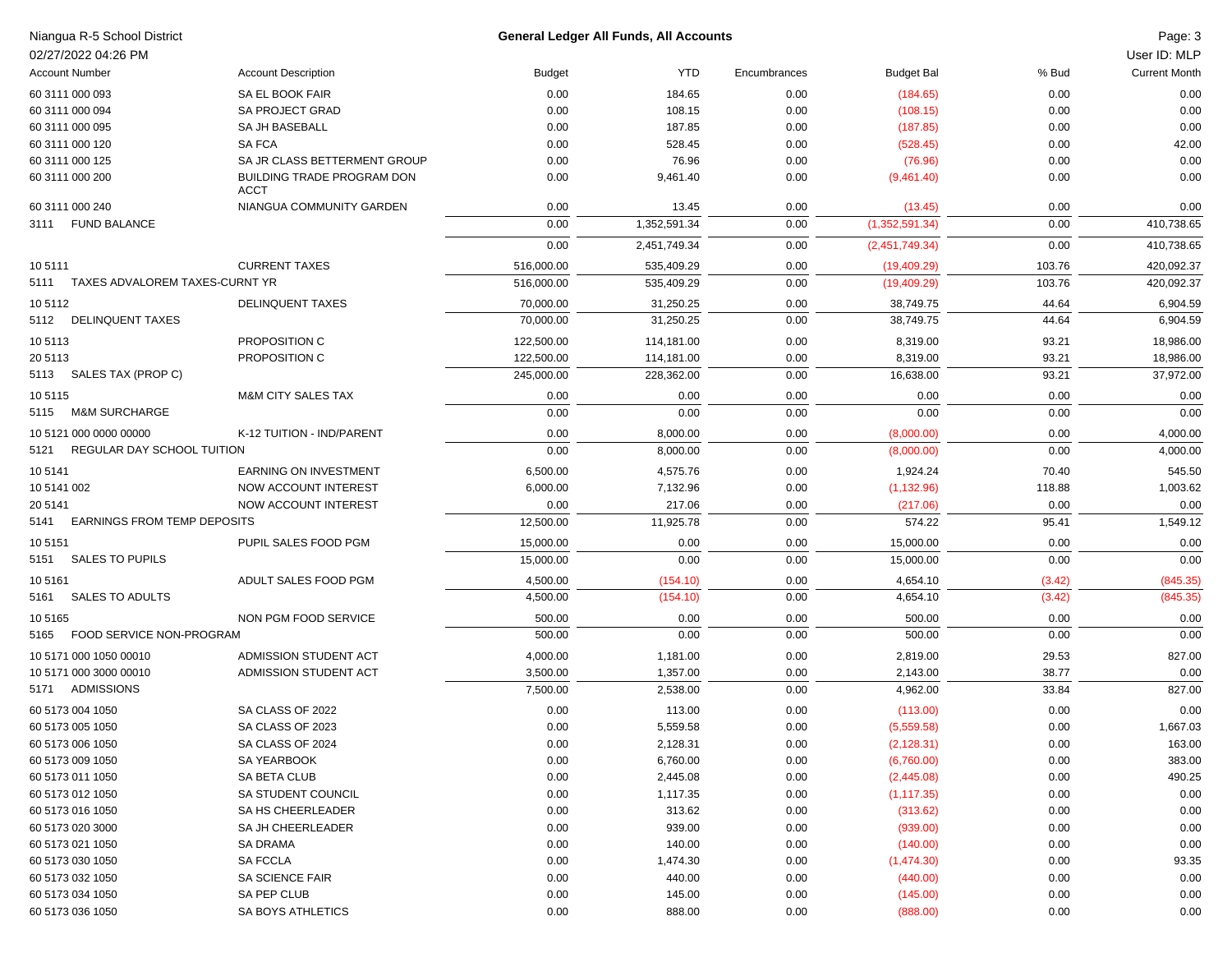| Niangua R-5 School District                      |                                              | <b>General Ledger All Funds, All Accounts</b> |                      |              |                       |                | Page: 4              |
|--------------------------------------------------|----------------------------------------------|-----------------------------------------------|----------------------|--------------|-----------------------|----------------|----------------------|
| 02/27/2022 04:26 PM                              |                                              |                                               |                      |              |                       |                | User ID: MLP         |
| <b>Account Number</b>                            | <b>Account Description</b>                   | <b>Budget</b>                                 | <b>YTD</b>           | Encumbrances | <b>Budget Bal</b>     | % Bud          | <b>Current Month</b> |
| 60 5173 039 3000                                 | SA CLASS OF 2025                             | 0.00                                          | 607.70               | 0.00         | (607.70)              | 0.00           | 337.35               |
| 60 5173 043 4020                                 | SA CLASS OF 2026                             | 0.00                                          | 339.95               | 0.00         | (339.95)              | 0.00           | 0.00                 |
| 60 5173 044 4020                                 | SA CLASS OF 2027                             | 0.00                                          | 463.45               | 0.00         | (463.45)              | 0.00           | 0.00                 |
| 60 5173 055 1050                                 | <b>SA FBLA</b>                               | 0.00                                          | 6,827.70             | 0.00         | (6,827.70)            | 0.00           | 0.00                 |
| 60 5173 055 3000                                 | SA FBLA - MIDDLE SCHOOL                      | 0.00                                          | 210.00               | 0.00         | (210.00)              | 0.00           | 0.00                 |
| 60 5173 056 1050                                 | <b>SA FFA</b>                                | 0.00                                          | 15,693.15            | 0.00         | (15,693.15)           | 0.00           | 1,550.00             |
| 60 5173 065 4020                                 | SA EL FIELD TRIPS                            | 0.00                                          | 2,687.02             | 0.00         | (2,687.02)            | 0.00           | 0.00                 |
| 60 5173 074 4020                                 | <b>SA BACKPACKS</b>                          | 0.00                                          | 9,325.00             | 0.00         | (9,325.00)            | 0.00           | 50.00                |
| 60 5173 093 4020                                 | SA EL BOOK FAIR                              | 0.00                                          | 1,050.15             | 0.00         | (1,050.15)            | 0.00           | 0.00                 |
| 60 5173 120 1050                                 | <b>SAFCA</b>                                 | 0.00                                          | 978.45               | 0.00         | (978.45)              | 0.00           | 42.00                |
| 5173 STUDENT ORG MBRSHIP DUES/FEES               |                                              | 0.00                                          | 60,645.81            | 0.00         | (60, 645.81)          | 0.00           | 4,775.98             |
| 105174                                           | <b>VENDING MACHINES REV</b>                  | 1,370.00                                      | 0.00                 | 0.00         | 1,370.00              | 0.00           | 0.00                 |
| REVENUE FROM ENTERPRISE ACTIVITIES<br>5174       |                                              | 1,370.00                                      | 0.00                 | 0.00         | 1,370.00              | 0.00           | 0.00                 |
| 60 5181 240 0000                                 | NIANGUA COMMUNITY GARDEN                     | 0.00                                          | 700.00               | 0.00         | (700.00)              | 0.00           | 0.00                 |
| <b>COMMUNITY SERVICES</b><br>5181                |                                              | 0.00                                          | 700.00               | 0.00         | (700.00)              | 0.00           | 0.00                 |
| 10 5192                                          | <b>LOCAL GIFTS</b>                           | 4,500.00                                      | 0.00                 | 0.00         | 4,500.00              | 0.00           | 0.00                 |
| 5192 GIFTS                                       |                                              | 4,500.00                                      | 0.00                 | 0.00         | 4,500.00              | 0.00           | 0.00                 |
| 105198                                           | LOCAL REVENUE OTHER                          | 21,687.00                                     | 10,568.74            | 0.00         | 11,118.26             | 48.73          | 910.27               |
| MISCELLANEOUS LOCAL REVENUE<br>5198              |                                              | 21,687.00                                     | 10,568.74            | 0.00         | 11,118.26             | 48.73          | 910.27               |
|                                                  |                                              |                                               |                      |              |                       |                |                      |
| 20 5211<br>5211 FINES, ESCHEATS, OVERPLUS        | <b>FINES FORFEITURES ETC</b>                 | 7,000.00<br>7,000.00                          | 6,372.13<br>6,372.13 | 0.00<br>0.00 | 627.87<br>627.87      | 91.03<br>91.03 | 0.00                 |
|                                                  |                                              |                                               |                      |              |                       |                | 0.00                 |
| 10 5221                                          | ASSESSED UTILITY TAX                         | 35,000.00                                     | 0.00                 | 0.00         | 35,000.00             | 0.00           | 0.00                 |
| STATE ASSESSED UTILITY TAX<br>5221               |                                              | 35,000.00                                     | 0.00                 | 0.00         | 35,000.00             | 0.00           | 0.00                 |
| 105311                                           | <b>BASIC FORMULA</b>                         | 162,996.00                                    | 90,434.25            | 0.00         | 72,561.75             | 55.48          | 13,383.67            |
| 20 5311                                          | <b>BASIC FORMULA</b>                         | 1,466,980.00                                  | 813,576.63           | 0.00         | 653,403.37            | 55.46          | 120,121.41           |
| 5311 BASIC FORMULA                               |                                              | 1,629,976.00                                  | 904,010.88           | 0.00         | 725,965.12            | 55.46          | 133,505.08           |
| 10 5312                                          | STATE TRANSPORTATION                         | 21,000.00                                     | 19,091.00            | 0.00         | 1,909.00              | 90.91          | 2,901.00             |
| 5312 TRANSPORTATION                              |                                              | 21,000.00                                     | 19,091.00            | 0.00         | 1,909.00              | 90.91          | 2,901.00             |
| 10 5314                                          | EARLY CHILD/SP ED                            | 3,500.00                                      | 0.00                 | 0.00         | 3,500.00              | 0.00           | 0.00                 |
| EARLY CHILDHOOD SPECIAL ED<br>5314               |                                              | 3,500.00                                      | 0.00                 | 0.00         | 3,500.00              | 0.00           | 0.00                 |
| 20 5319                                          | <b>CLASSROOM TRUST</b>                       | 93,960.00                                     | 53,401.33            | 0.00         | 40,558.67             | 56.83          | 8,233.26             |
| 40 5319                                          | <b>CLASSROOM TRUST</b>                       | 23,489.00                                     | 13,350.33            | 0.00         | 10,138.67             | 56.84          | 2,058.32             |
| 5319 BASIC FORMULA-CLASSROOM TRUST               |                                              | 117,449.00                                    | 66,751.66            | 0.00         | 50,697.34             | 56.83          | 10,291.58            |
| 10 5324 000 4020 32400                           | EDUCATIONAL/SCREENING                        | 0.00                                          | 310.00               | 0.00         | (310.00)              | 0.00           | 0.00                 |
| 20 5324 000 4020 32400                           | EDUCATIONAL/SCREENING                        | 5,000.00                                      | 0.00                 | 0.00         | 5,000.00              | 0.00           | 0.00                 |
| 5324 EDUCATION & SCREENING PROGRAM               |                                              | 5,000.00                                      | 310.00               | 0.00         | 4,690.00              | 6.20           | 0.00                 |
| 20 5325                                          | SMALL SCHOOL GRANT                           | 75,000.00                                     | 39,579.00            | 0.00         | 35,421.00             | 52.77          | 8,959.00             |
| 5325 SMALL SCHOOLS GRANT                         |                                              | 75,000.00                                     | 39,579.00            | 0.00         | 35,421.00             | 52.77          | 8,959.00             |
|                                                  |                                              |                                               |                      |              |                       |                |                      |
| 10 5332 000 1050 33202<br>10 5332 000 1050 33204 | VOC/TECH GRANT - AG<br>VOC/TECH GRANT - FACS | 5,000.00<br>12,000.00                         | 0.00                 | 0.00         | 5,000.00<br>12,000.00 | 0.00<br>0.00   | 0.00<br>0.00         |
| 40 5332 000 1050 33202                           | VOC/TECHNICAL AID                            | 0.00                                          | 0.00<br>0.00         | 0.00<br>0.00 | 0.00                  | 0.00           | 0.00                 |
| 5332 CAREER EDUCATION                            |                                              | 17,000.00                                     | 0.00                 | 0.00         | 17,000.00             | 0.00           | 0.00                 |
|                                                  |                                              |                                               |                      |              |                       |                |                      |
| 10 5333                                          | <b>FOOD SERVICE/STATE</b>                    | 1,000.00                                      | 0.00                 | 0.00         | 1,000.00              | 0.00           | 0.00                 |
| 5333 FOOD SERVICE                                |                                              | 1,000.00                                      | 0.00                 | 0.00         | 1,000.00              | 0.00           | 0.00                 |
| 10 5412                                          | <b>MEDICAID</b>                              | 5,000.00                                      | 509.60               | 0.00         | 4,490.40              | 10.19          | 177.72               |

20 5412 MEDICAID 5,000.00 4,188.47 0.00 811.53 83.77 0.00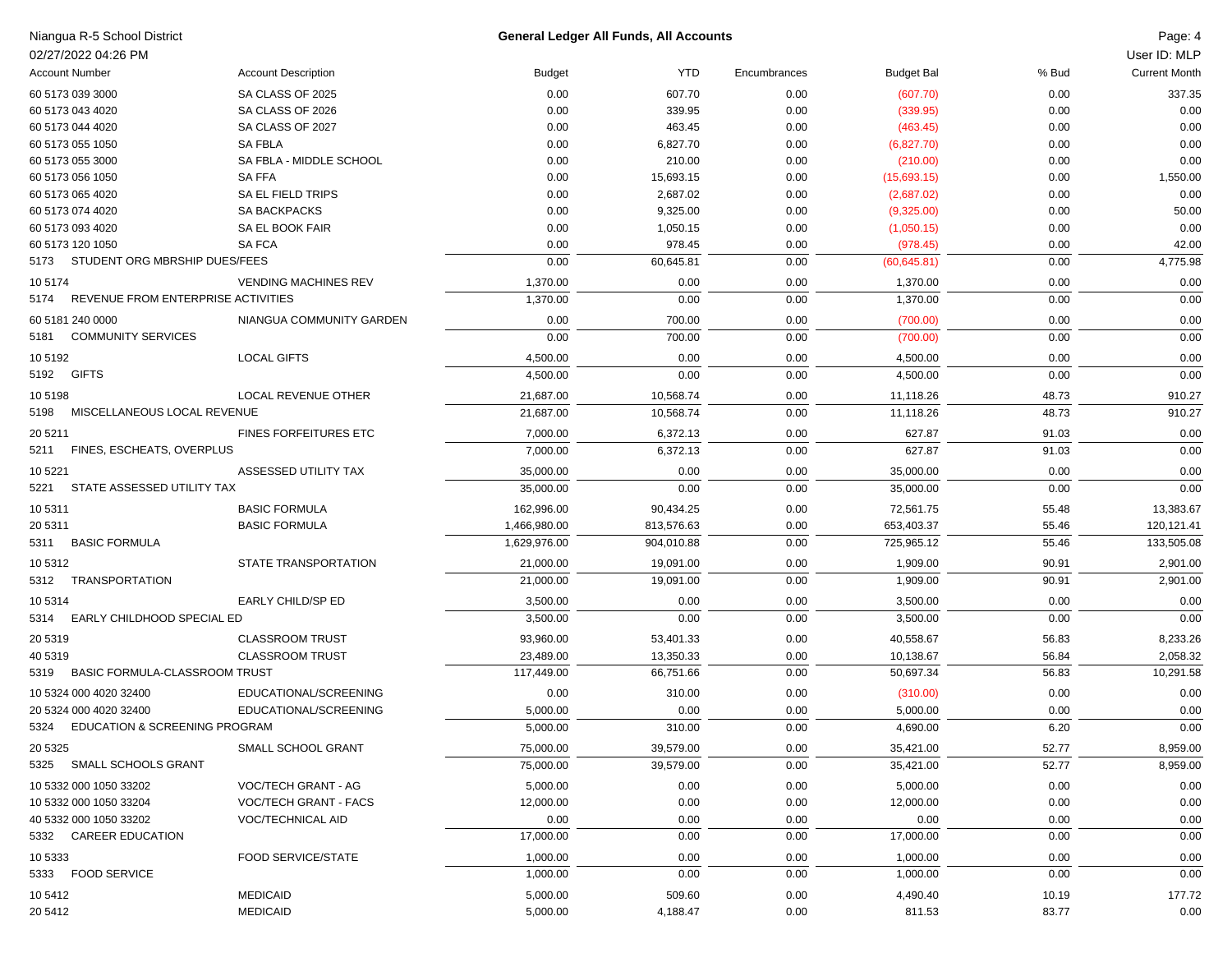| Niangua R-5 School District<br>02/27/2022 04:26 PM         |                                                            |               | <b>General Ledger All Funds, All Accounts</b> |              |                   |        | Page: 5<br>User ID: MLP |
|------------------------------------------------------------|------------------------------------------------------------|---------------|-----------------------------------------------|--------------|-------------------|--------|-------------------------|
| <b>Account Number</b>                                      | <b>Account Description</b>                                 | <b>Budget</b> | <b>YTD</b>                                    | Encumbrances | <b>Budget Bal</b> | % Bud  | <b>Current Month</b>    |
| 5412 MEDICAID                                              |                                                            | 10,000.00     | 4,698.07                                      | 0.00         | 5,301.93          | 46.98  | 177.72                  |
| 40 5422 000 0000 42200                                     | <b>ESSER III</b>                                           | 702,624.00    | 0.00                                          | 0.00         | 702,624.00        | 0.00   | 0.00                    |
| 5422<br>5422                                               |                                                            | 702,624.00    | 0.00                                          | 0.00         | 702,624.00        | 0.00   | 0.00                    |
| 40 5423 000 0000 42300                                     | <b>ESSER II FUNDS</b>                                      | 319,000.00    | 0.00                                          | 0.00         | 319,000.00        | 0.00   | 0.00                    |
| 5423 5423                                                  |                                                            | 319,000.00    | 0.00                                          | 0.00         | 319,000.00        | 0.00   | 0.00                    |
| 10 5424 000 0000 00000                                     | CARES EL/SEC SCHOOL<br><b>EMERGENCY</b>                    | 0.00          | 0.00                                          | 0.00         | 0.00              | 0.00   | 0.00                    |
| 5424<br>5424                                               |                                                            | 0.00          | 0.00                                          | 0.00         | 0.00              | 0.00   | 0.00                    |
| 10 5425 000 0000 42500                                     | CARES GOVERNORS EMERGENCY<br>RELEIF                        | 0.00          | 0.00                                          | 0.00         | 0.00              | 0.00   | 0.00                    |
| 5425<br>5425                                               |                                                            | 0.00          | 0.00                                          | 0.00         | 0.00              | 0.00   | 0.00                    |
| 20 5441 000 0000 44100                                     | <b>IDEA ENTITLE PART B</b>                                 | 45,000.00     | 0.00                                          | 0.00         | 45,000.00         | 0.00   | 0.00                    |
| IDEA ENTITLEMENT FUND, PART B IDEA<br>5441                 |                                                            | 45,000.00     | 0.00                                          | 0.00         | 45,000.00         | 0.00   | 0.00                    |
| 10 5442 000 0000 44200                                     | <b>ECSE - FEDERAL</b>                                      | 0.00          | 748.00                                        | 0.00         | (748.00)          | 0.00   | 0.00                    |
| EARLY CHILDHOOD SPED (ECSE)<br>5442                        |                                                            | 0.00          | 748.00                                        | 0.00         | (748.00)          | 0.00   | 0.00                    |
| 10 5445                                                    | <b>LUNCH PROGRAM</b>                                       | 70,000.00     | 54,711.33                                     | 0.00         | 15.288.67         | 78.16  | 18,923.59               |
| <b>SCHOOL LUNCH PROGRAM</b><br>5445                        |                                                            | 70,000.00     | 54,711.33                                     | 0.00         | 15,288.67         | 78.16  | 18,923.59               |
| 10 5446                                                    | <b>BREAKFAST PROGRAM</b>                                   | 32,000.00     | 23,450.36                                     | 0.00         | 8,549.64          | 73.28  | 8,571.95                |
| SCHOOL BREAKFAST PROGRAM<br>5446                           |                                                            | 32,000.00     | 23,450.36                                     | 0.00         | 8,549.64          | 73.28  | 8,571.95                |
| 10 5451 000 4020 45100                                     | <b>TITLE I-ECIA</b>                                        | 25,322.00     | 0.00                                          | 0.00         | 25,322.00         | 0.00   | 0.00                    |
| 20 5451 000 4020 45100                                     | <b>TITLE I-ECIA</b>                                        | 68,000.00     | 22,727.76                                     | 0.00         | 45,272.24         | 33.42  | 0.00                    |
| 5451 TITLE 1                                               |                                                            | 93,322.00     | 22,727.76                                     | 0.00         | 70,594.24         | 24.35  | 0.00                    |
| 10 5461 000 0000 46100                                     | TITLE IV                                                   | 0.00          | 2,746.97                                      | 0.00         | (2,746.97)        | 0.00   | 0.00                    |
| TITLE IV.A STUDENT SUPPORT &<br>5461<br><b>ACADEMIC EN</b> |                                                            | 0.00          | 2,746.97                                      | 0.00         | (2,746.97)        | 0.00   | 0.00                    |
| 10 5465 000 0000 46500                                     | TITLE II A                                                 | 14,910.00     | 2,500.00                                      | 0.00         | 12,410.00         | 16.77  | 0.00                    |
| 5465 TITLE II.A                                            |                                                            | 14,910.00     | 2,500.00                                      | 0.00         | 12,410.00         | 16.77  | 0.00                    |
| 10 5473 000 0000 00000                                     | CARES FOOD & NUTRITION LUNCH<br><b>PROGRAM</b>             | 28,759.00     | 0.00                                          | 0.00         | 28,759.00         | 0.00   | 0.00                    |
| <b>CARES FOOD &amp; NUTRITION LUNCH</b><br>5473<br>PROGRAM |                                                            | 28,759.00     | 0.00                                          | 0.00         | 28,759.00         | 0.00   | 0.00                    |
| 10 5474 000 0000 00000                                     | <b>CARES FOOD &amp; NUTRITION</b><br><b>BREAKFAST PROG</b> | 15,497.00     | 0.00                                          | 0.00         | 15,497.00         | 0.00   | 0.00                    |
| CARES FOOD & NUTRITION BREAKFAST<br>5474<br><b>PROG</b>    |                                                            | 15,497.00     | 0.00                                          | 0.00         | 15,497.00         | 0.00   | 0.00                    |
| 10 5492 000 0000 49200                                     | TITLE VI.B REAP                                            | 40,794.00     | 0.00                                          | 0.00         | 40,794.00         | 0.00   | 0.00                    |
| 5492 TITLE V.B REAP                                        |                                                            | 40,794.00     | 0.00                                          | 0.00         | 40,794.00         | 0.00   | 0.00                    |
| 10 5497                                                    | FED REVENUE OTHER                                          | 0.00          | 2,847.75                                      | 0.00         | (2,847.75)        | 0.00   | 2,847.75                |
| 5497 OTHER FEDERAL REVENUE                                 |                                                            | 0.00          | 2,847.75                                      | 0.00         | (2,847.75)        | 0.00   | 2,847.75                |
|                                                            |                                                            | 4,182,388.00  | 2,039,790.68                                  | 0.00         | 2,142,597.32      | 48.77  | 662,363.65              |
|                                                            |                                                            | 4,182,388.00  | 2,039,790.68                                  | 0.00         | 2,142,597.32      | 48.77  | 662,363.65              |
| 10 1111 6152 000 3000 3 42804                              | EL NON-CERT CARES STIPEND                                  | 0.00          | 50.00                                         | 0.00         | (50.00)           | 0.00   | 0.00                    |
| 10 1111 6211 000 4020 3 00000                              | EL NON CERT RET                                            | 0.00          | 7.99                                          | 0.00         | (7.99)            | 0.00   | 0.00                    |
| 10 1111 6221 000 4020 3 00000                              | EL NON CERT RET                                            | 688.00        | 0.00                                          | 0.00         | 688.00            | 0.00   | 0.00                    |
| 10 1111 6231 000 4020 3 00000                              | EL NON CERT OASDI                                          | 496.00        | 0.00                                          | 0.00         | 496.00            | 0.00   | 0.00                    |
| 10 1111 6232 000 4020 3 00000                              | EL NON CERT MED                                            | 116.00        | 0.00                                          | 0.00         | 116.00            | 0.00   | 0.00                    |
| 10 1111 6261 000 4020 3 00000                              | EL WORKMENS COMP<br><b>EL TRAVEL</b>                       | 4,000.00      | 4,000.00                                      | 0.00         | 0.00              | 100.00 | 0.00                    |
| 10 1111 6343 000 4020 3 00000                              |                                                            | 500.00        | 0.00                                          | 0.00         | 500.00            | 0.00   | 0.00                    |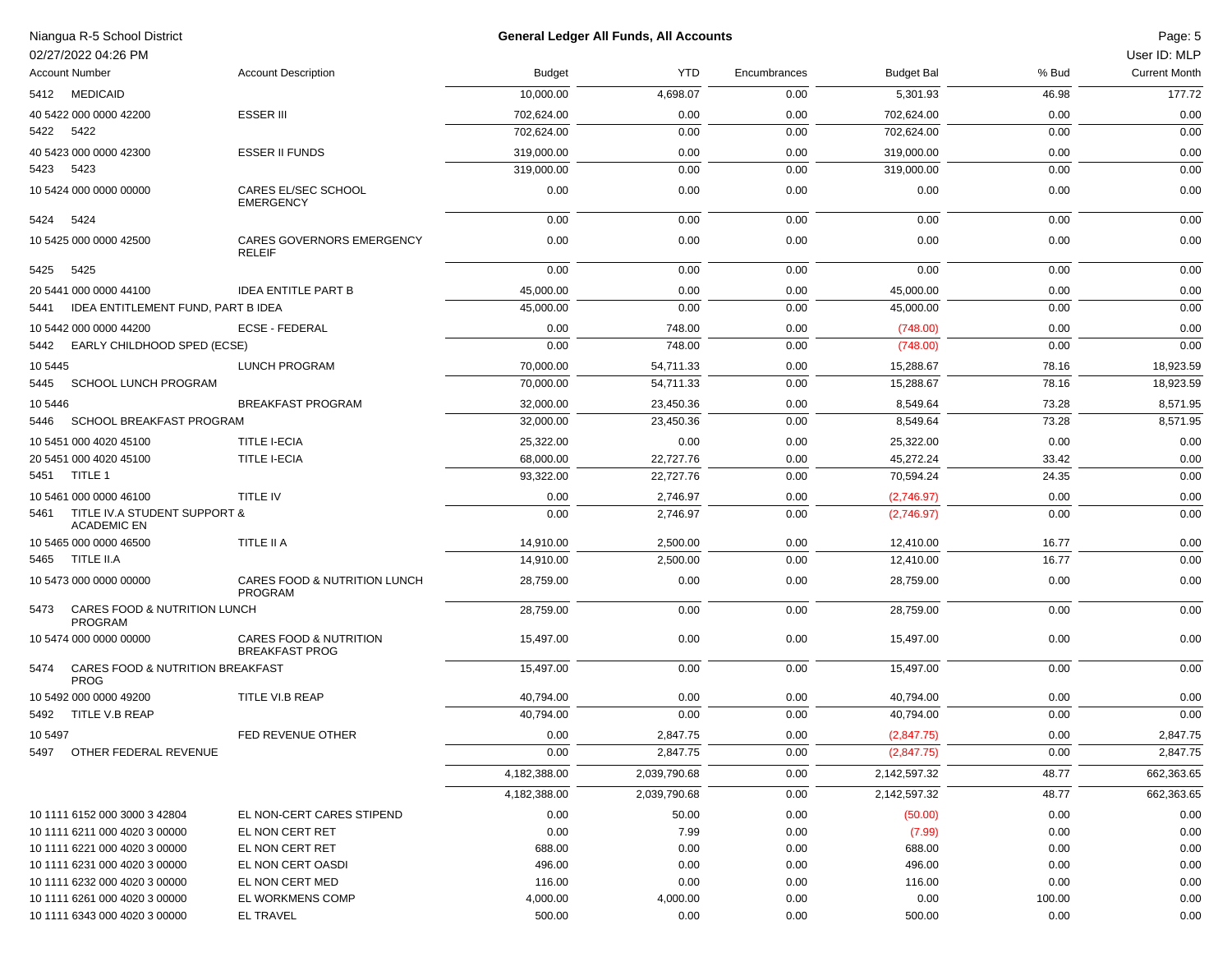| Niangua R-5 School District   |                              |            | General Ledger All Funds, All Accounts |              |                   |        | Page: 6              |
|-------------------------------|------------------------------|------------|----------------------------------------|--------------|-------------------|--------|----------------------|
| 02/27/2022 04:26 PM           |                              |            |                                        |              |                   |        | User ID: MLP         |
| <b>Account Number</b>         | <b>Account Description</b>   | Budget     | <b>YTD</b>                             | Encumbrances | <b>Budget Bal</b> | % Bud  | <b>Current Month</b> |
| 10 1111 6371 000 4020 3 00000 | EL DUES/MEMBERSHIP           | 312.00     | 100.00                                 | 0.00         | 212.00            | 32.05  | 0.00                 |
| 10 1111 6411 000 4020 3 00000 | EL GENERAL SUPPLIES          | 5,500.00   | 3,700.69                               | 51.96        | 1,799.31          | 68.23  | 357.92               |
| 10 1111 6411 000 4020 3 00001 | EL GS - KIND - Short         | 1,000.00   | 982.91                                 | 0.00         | 17.09             | 98.29  | 0.00                 |
| 10 1111 6411 000 4020 3 00002 | EL GS - 1ST - Wheling        | 1,000.00   | 249.40                                 | 0.00         | 750.60            | 24.94  | 14.90                |
| 10 1111 6411 000 4020 3 00003 | EL GS - 2nd - Tucker         | 1,000.00   | 380.15                                 | 0.00         | 619.85            | 38.02  | 0.00                 |
| 10 1111 6411 000 4020 3 00004 | EL GS - 2ND - Earls          | 1,000.00   | 497.05                                 | 0.00         | 502.95            | 49.71  | 0.00                 |
| 10 1111 6411 000 4020 3 00005 | EL GS - 3RD - Lewis          | 1,000.00   | 563.72                                 | 0.00         | 436.28            | 56.37  | 0.00                 |
| 10 1111 6411 000 4020 3 00006 | EL GS - 4TH - Adams          | 1,000.00   | 397.94                                 | 115.00       | 602.06            | 51.29  | 0.00                 |
| 10 1111 6411 000 4020 3 00007 | EL GS - 5TH - Donaldson      | 1,000.00   | 119.85                                 | 0.00         | 880.15            | 11.99  | 0.00                 |
| 10 1111 6411 000 4020 3 00008 | EL GS - 5TH - Nichols        | 1,000.00   | 1,311.88                               | 65.00        | (311.88)          | 137.69 | 99.28                |
| 10 1111 6411 000 4020 3 00009 | EL GS - MUSIC                | 500.00     | 366.51                                 | 0.00         | 133.49            | 73.30  | 0.00                 |
| 10 1111 6411 000 4020 3 00028 | EL GS - PE                   | 500.00     | 0.00                                   | 0.00         | 500.00            | 0.00   | 0.00                 |
| 10 1111 6411 000 4020 3 00031 | EL GS - ART                  | 500.00     | 0.00                                   | 0.00         | 500.00            | 0.00   | 0.00                 |
| 10 1111 6412 000 4020 3 00000 | EL CURRICULUM TECHNOLOGY     | 0.00       | 799.00                                 | 0.00         | (799.00)          | 0.00   | 0.00                 |
| 10 1111 6431 000 4020 3 00000 | EL CURRICULUM TEXTBOOKS      | 0.00       | 8,347.97                               | 0.00         | (8,347.97)        | 0.00   | 0.00                 |
| 20 1111 6111 000 4020 3 00000 | EL CERT SAL                  | 322,419.00 | 147,941.00                             | 0.00         | 174,478.00        | 45.88  | 29,588.20            |
| 20 1111 6121 000 4020 3 00000 | EL CERT SUB PAY              | 8,000.00   | 2,040.00                               | 0.00         | 5,960.00          | 25.50  | 695.00               |
| 20 1111 6131 000 4020 3 00000 | EL CERT STIPEND PAY          | 2,500.00   | 0.00                                   | 0.00         | 2,500.00          | 0.00   | 0.00                 |
| 20 1111 6211 000 4020 3 00000 | EL CERT RET                  | 51,304.00  | 23,436.12                              | 0.00         | 27,867.88         | 45.68  | 4,687.81             |
| 20 1111 6231 000 4020 3 00000 | EL CERT OASDI - SUB          | 0.00       | 121.21                                 | 0.00         | (121.21)          | 0.00   | 42.16                |
| 20 1111 6232 000 4020 3 00000 | EL CERT MED                  | 4,688.00   | 2,029.04                               | 0.00         | 2,658.96          | 43.28  | 412.66               |
| 20 1111 6241 000 4020 3 00000 | EL CERT INS                  | 31,381.00  | 13,870.04                              | 0.00         | 17,510.96         | 44.20  | 2,771.70             |
| ELEMENTARY<br>1111            |                              | 441,404.00 | 211,312.47                             | 231.96       | 230,091.53        | 47.93  | 38,669.63            |
|                               |                              |            |                                        |              |                   |        |                      |
| 10 1131 6152 000 3000 3 00000 | <b>MS NON CERT SAL</b>       | 0.00       | 103.13                                 | 0.00         | (103.13)          | 0.00   | 39.20                |
| 10 1131 6221 000 3000 3 00000 | <b>MS NON CERT RET</b>       | 0.00       | 7.08                                   | 0.00         | (7.08)            | 0.00   | 2.69                 |
| 10 1131 6231 000 3000 3 00000 | <b>MS NON CERT OASDI</b>     | 310.00     | 6.39                                   | 0.00         | 303.61            | 2.06   | 2.43                 |
| 10 1131 6232 000 3000 3 00000 | <b>MS NON CERT MED</b>       | 73.00      | 1.50                                   | 0.00         | 71.50             | 2.05   | 0.57                 |
| 10 1131 6261 000 3000 3 00000 | <b>MS WORKMENS COMP</b>      | 4,000.00   | 4,000.00                               | 0.00         | 0.00              | 100.00 | 0.00                 |
| 10 1131 6343 000 3000 3 00000 | <b>MS TRAVEL</b>             | 500.00     | 0.00                                   | 0.00         | 500.00            | 0.00   | 0.00                 |
| 10 1131 6371 000 3000 3 00000 | MS DUES/MEMBERSHIP           | 225.00     | 100.00                                 | 0.00         | 125.00            | 44.44  | 0.00                 |
| 10 1131 6398 000 3000 3 00000 | <b>MS ENTRY FEE/TRAVEL</b>   | 300.00     | 330.00                                 | 0.00         | (30.00)           | 110.00 | 0.00                 |
| 10 1131 6411 000 3000 3 00000 | MS GENERAL SUPPLY            | 5,000.00   | 482.76                                 | 24.00        | 4,517.24          | 10.14  | 28.99                |
| 10 1131 6411 000 3000 3 00010 | MS GS - MATH                 | 1,000.00   | 796.15                                 | 0.00         | 203.85            | 79.62  | 0.00                 |
| 10 1131 6411 000 3000 3 00011 | MS GS - SIC                  | 1,000.00   | 269.17                                 | 0.00         | 730.83            | 26.92  | 19.99                |
| 10 1131 6411 000 3000 3 00013 | MS GS - HIST                 | 500.00     | 0.00                                   | 0.00         | 500.00            | 0.00   | 0.00                 |
| 10 1131 6411 000 3000 3 00014 | <b>MS GS - ENG - CULLENS</b> | 500.00     | 0.00                                   | 0.00         | 500.00            | 0.00   | 0.00                 |
| 10 1131 6411 000 3000 3 00015 | MS GS - ART                  | 500.00     | 641.79                                 | 0.00         | (141.79)          | 128.36 | 0.00                 |
| 10 1131 6411 000 3000 3 00027 | MS GS - MUSIC                | 500.00     | 123.79                                 | 27.79        | 376.21            | 30.32  | 0.00                 |
| 10 1131 6411 000 3000 3 00029 | MS - GS PE                   | 500.00     | 0.00                                   | 0.00         | 500.00            | 0.00   | 0.00                 |
| 10 1131 6411 000 3000 3 00030 | MS GS ENG 2 - SIMPSON        | 500.00     | 0.00                                   | 0.00         | 500.00            | 0.00   | 0.00                 |
| 10 1131 6431 000 3000 3 00000 | MS FREE TEXTBOOK             | 0.00       | 777.40                                 | 0.00         | (777.40)          | 0.00   | 0.00                 |
| 20 1131 6111 000 3000 3 00000 | <b>MS CERT SAL</b>           | 179,589.00 | 72,586.90                              | 0.00         | 107,002.10        | 40.42  | 14,517.38            |
| 20 1131 6121 000 3000 3 00000 | <b>MS CERT SUB PAY</b>       | 5,000.00   | 1,762.50                               | 0.00         | 3,237.50          | 35.25  | 510.00               |
| 20 1131 6131 000 3000 3 00000 | MS CERT STIPEND PAY          | 0.00       | 668.75                                 | 0.00         | (668.75)          | 0.00   | 0.00                 |
| 20 1131 6211 000 3000 3 00000 | <b>MS CERT RET</b>           | 29,032.00  | 9,716.92                               | 0.00         | 19,315.08         | 33.47  | 1,937.79             |
| 20 1131 6221 000 3000 3 00000 | NON-TEACHER RETIREMENT       | 0.00       | 1,043.42                               | 0.00         | (1,043.42)        | 0.00   | 231.18               |
| 20 1131 6231 000 3000 3 00000 | MS CERT OASDI - SUB          | 0.00       | 800.43                                 | 0.00         | (800.43)          | 0.00   | 161.84               |
| 20 1131 6232 000 3000 3 00000 | <b>MS CERT MED</b>           | 2,585.00   | 1,000.15                               | 0.00         | 1,584.85          | 38.69  | 198.61               |
| 20 1131 6241 000 3000 3 00000 | <b>MS CERT INS</b>           | 20,671.00  | 9,055.10                               | 0.00         | 11,615.90         | 43.81  | 2,234.14             |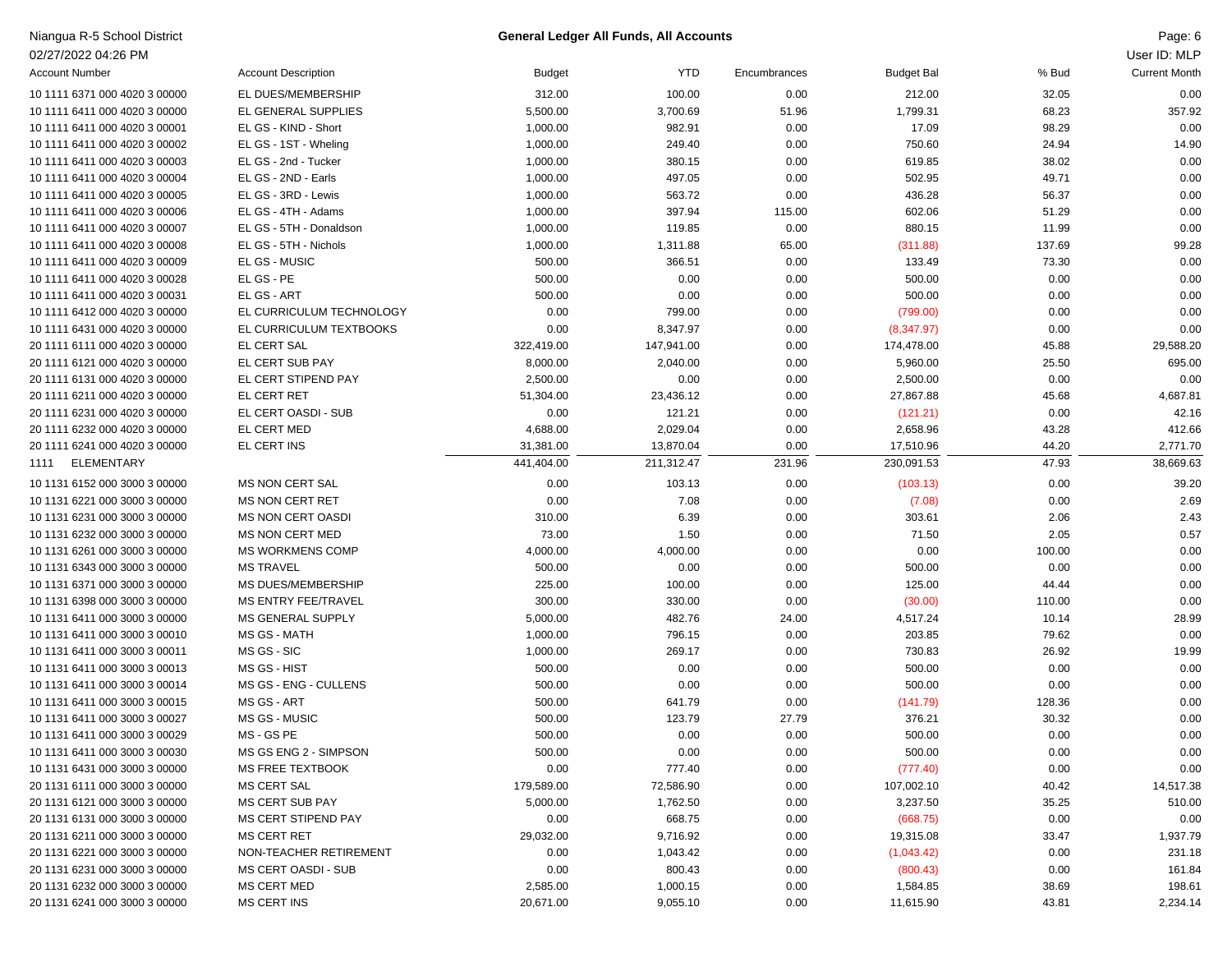### Niangua R-5 School District Page: 7 **General Ledger All Funds, All Accounts**

| User ID: MLP |  |  |  |
|--------------|--|--|--|
|--------------|--|--|--|

| 02/27/2022 04:26 PM           |                            |               |            |              |                   |        | User ID: MLP         |
|-------------------------------|----------------------------|---------------|------------|--------------|-------------------|--------|----------------------|
| <b>Account Number</b>         | <b>Account Description</b> | <b>Budget</b> | YTD        | Encumbrances | <b>Budget Bal</b> | % Bud  | <b>Current Month</b> |
| MIDDLE/JUNIOR HIGH<br>1131    |                            | 252,285.00    | 104,273.33 | 51.79        | 148,011.67        | 41.35  | 19,884.81            |
| 10 1151 6221 000 1050 3 00000 | HS NON CERT RET            | 686.00        | 0.00       | 0.00         | 686.00            | 0.00   | 0.00                 |
| 10 1151 6231 000 1050 3 00000 | <b>HS NON CERT OASDI</b>   | 620.00        | 0.00       | 0.00         | 620.00            | 0.00   | 0.00                 |
| 10 1151 6232 000 1050 3 00000 | HS NON CERT MED            | 145.00        | 0.00       | 0.00         | 145.00            | 0.00   | 0.00                 |
| 10 1151 6261 000 1050 3 00000 | HS WORKMENS COMP           | 4,000.00      | 4,000.00   | 0.00         | 0.00              | 100.00 | 0.00                 |
| 10 1151 6343 000 1050 3 00000 | <b>HS TRAVEL</b>           | 0.00          | 6.92       | 0.00         | (6.92)            | 0.00   | 0.00                 |
| 10 1151 6371 000 1050 3 00000 | HS DUES/MEMBERSHIP         | 500.00        | 100.00     | 0.00         | 400.00            | 20.00  | 0.00                 |
| 10 1151 6398 000 1050 3 00000 | HS ENTRY FEE/TRAVEL        | 10,000.00     | 8,766.77   | 0.00         | 1,233.23          | 87.67  | 0.00                 |
| 10 1151 6411 000 1050 3 00000 | HS GENERAL SUPPLIES        | 5,000.00      | 1,360.59   | 13.38        | 3,639.41          | 27.48  | 232.99               |
| 10 1151 6411 000 1050 3 00016 | HS GS - ENG 2 - SIMPSON    | 500.00        | 0.00       | 0.00         | 500.00            | 0.00   | 0.00                 |
| 10 1151 6411 000 1050 3 00017 | <b>HS GS - MUSIC/CHOIR</b> | 500.00        | 541.12     | 0.00         | (41.12)           | 108.22 | 0.00                 |
| 10 1151 6411 000 1050 3 00018 | <b>HS GS - SCIENCE</b>     | 2,000.00      | 0.00       | 0.00         | 2,000.00          | 0.00   | 0.00                 |
| 10 1151 6411 000 1050 3 00020 | HS GS - BAND               | 2,000.00      | 470.04     | 0.00         | 1,529.96          | 23.50  | 0.00                 |
| 10 1151 6411 000 1050 3 00021 | HS GS - ENG I - CULLENS    | 500.00        | 195.31     | 0.00         | 304.69            | 39.06  | 0.00                 |
| 10 1151 6411 000 1050 3 00022 | HS GS - ART                | 500.00        | 479.08     | 0.00         | 20.92             | 95.82  | 91.92                |
| 10 1151 6411 000 1050 3 00023 | <b>HS GS - HISTORY</b>     | 500.00        | 57.28      | 0.00         | 442.72            | 11.46  | 0.00                 |
| 10 1151 6411 000 1050 3 00024 | HS GS - MATH               | 1,000.00      | 37.10      | 0.00         | 962.90            | 3.71   | 0.00                 |
| 10 1151 6411 000 1050 3 00025 | <b>HS GS - BUSINESS</b>    | 0.00          | 661.17     | 0.00         | (661.17)          | 0.00   | 0.00                 |
| 10 1151 6411 000 1050 3 00029 | HS GS - PE                 | 500.00        | 0.00       | 0.00         | 500.00            | 0.00   | 0.00                 |
| 10 1151 6431 000 1050 3 00000 | <b>HS FREE TEXTBOOKS</b>   | 0.00          | 256.50     | 0.00         | (256.50)          | 0.00   | 0.00                 |
| 20 1151 6111 000 1050 3 00000 | HS CERT SAL                | 253,720.00    | 97,778.10  | 0.00         | 155,941.90        | 38.54  | 19,555.62            |
| 20 1151 6121 000 1050 3 00000 | HS NON CERT SUB PAY        | 10,000.00     | 8,727.50   | 0.00         | 1,272.50          | 87.28  | 1,205.00             |
| 20 1151 6131 000 1050 3 00000 | HS CERT STIPEND PAY        | 0.00          | 5,805.85   | 0.00         | (5,805.85)        | 0.00   | 588.67               |
| 20 1151 6211 000 1050 3 00000 | HS CERT RET                | 40,917.00     | 16,620.19  | 0.00         | 24,296.81         | 40.62  | 3,233.76             |
| 20 1151 6231 000 1050 3 00000 | <b>HS CERT OASDI - SUB</b> | 0.00          | 508.56     | 0.00         | (508.56)          | 0.00   | 73.78                |
| 20 1151 6232 000 1050 3 00000 | HS CERT MED                | 3,684.00      | 1,539.20   | 0.00         | 2,144.80          | 41.78  | 292.59               |
| 20 1151 6241 000 1050 3 00000 | HS CERT INS                | 24,092.00     | 10,836.30  | 0.00         | 13,255.70         | 44.98  | 2,167.26             |
| <b>HIGH SCHOOL</b><br>1151    |                            | 361,364.00    | 158,747.58 | 13.38        | 202,616.42        | 43.93  | 27,441.59            |
| 10 1221 6151 000 4020 3 12210 | SE NON CERT - EL           | 38,166.00     | 0.00       | 0.00         | 38,166.00         | 0.00   | 0.00                 |
| 10 1221 6151 113 3000 3 12210 | SE TR AIDE MID             | 0.00          | 0.00       | 0.00         | 0.00              | 0.00   | 0.00                 |
| 10 1221 6152 000 3000 3 12210 | SE NON CERT PARA SAL       | 21,318.00     | 12,435.50  | 0.00         | 8,882.50          | 58.33  | 1,776.50             |
| 10 1221 6152 000 4020 3 12210 | PS NON CERT PARA SAL       | 0.00          | 21,998.04  | 0.00         | (21,998.04)       | 0.00   | 2,915.40             |
| 10 1221 6153 000 3000 3 12210 | SE NON CERT SUB SAL        | 1,666.00      | 0.00       | 0.00         | 1,666.00          | 0.00   | 0.00                 |
| 10 1221 6153 000 4020 3 12210 | SE NON CERT PAPR SUB SAL   | 3,334.00      | 0.00       | 0.00         | 3,334.00          | 0.00   | 0.00                 |
| 10 1221 6221 000 3000 3 12210 | SE N-TR RETIRE MID         | 1,463.00      | 853.09     | 0.00         | 609.91            | 58.31  | 121.87               |
| 10 1221 6221 000 4020 3 12210 | SE NON CERT RET - EL       | 2,962.00      | 1,509.08   | 0.00         | 1,452.92          | 50.95  | 200.00               |
| 10 1221 6221 113 3000 3 12210 | NON-TEACHER RETIREMENT     | 0.00          | 0.00       | 0.00         | 0.00              | 0.00   | 0.00                 |
| 10 1221 6231 000 3000 3 12210 | SE NON-CERT OASDI - MS     | 1,322.00      | 763.15     | 0.00         | 558.85            | 57.73  | 109.43               |
| 10 1221 6231 000 4020 3 12210 | SE NON CERT OASDI EL       | 2,677.00      | 1,350.51   | 0.00         | 1,326.49          | 50.45  | 179.54               |
| 10 1221 6231 113 3000 3 12210 | SE FICA MID                | 0.00          | 0.00       | 0.00         | 0.00              | 0.00   | 0.00                 |
| 10 1221 6232 000 3000 3 12210 | SE NON CER MED - MS        | 309.00        | 178.45     | 0.00         | 130.55            | 57.75  | 25.59                |
| 10 1221 6232 000 4020 3 12210 | SE NON CERT MED - EL       | 626.00        | 315.84     | 0.00         | 310.16            | 50.45  | 41.99                |
| 10 1221 6232 113 3000 3 12210 | SE N-TR MEDICARE MID       | 0.00          | 0.00       | 0.00         | 0.00              | 0.00   | 0.00                 |
| 10 1221 6241 000 3000 3 12210 | SE - NON CER INS - MS      | 0.00          | 28.42      | 0.00         | (28.42)           | 0.00   | 4.06                 |
| 10 1221 6241 000 4020 3 12210 | SE NON CERT INS - EL       | 98.00         | 56.84      | 0.00         | 41.16             | 58.00  | 8.12                 |
| 10 1221 6241 113 3000 3 12210 | SE NON CERT INS - MS       | 49.00         | 0.00       | 0.00         | 49.00             | 0.00   | 0.00                 |
| 10 1221 6316 000 1050 3 12210 | DATA PROCESSING SERVICES   | 500.00        | 520.84     | 0.00         | (20.84)           | 104.17 | 0.00                 |
| 10 1221 6316 000 3000 3 12210 | DATA PROCESSING SERVICES   | 525.00        | 520.83     | 0.00         | 4.17              | 99.21  | 0.00                 |
| 10 1221 6316 000 4020 3 12210 | DATA PROCESSING SERVICES   | 525.00        | 520.83     | 0.00         | 4.17              | 99.21  | 0.00                 |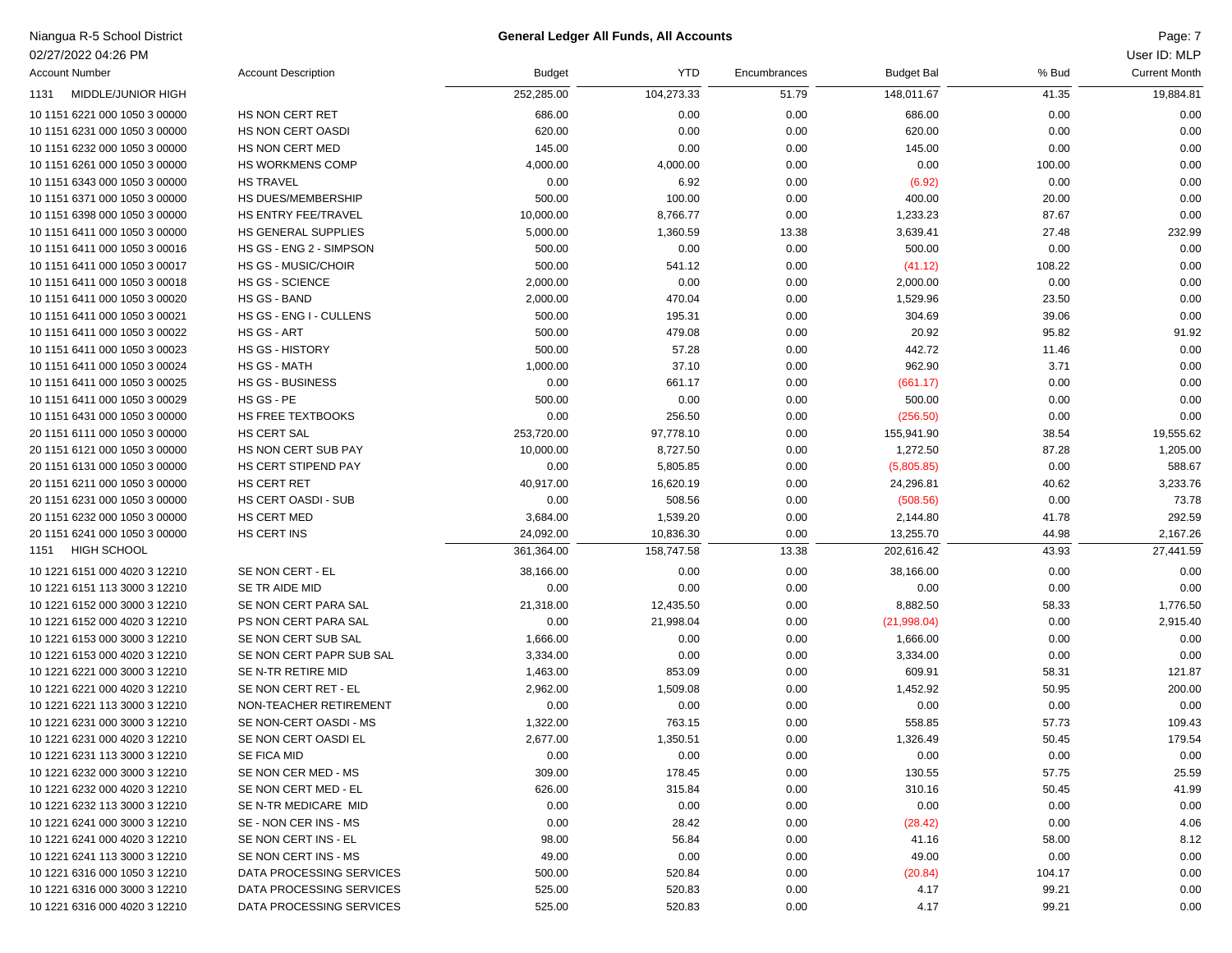| Niangua R-5 School District               |                                               |               | <b>General Ledger All Funds, All Accounts</b> |              |                   |        | Page: 8              |
|-------------------------------------------|-----------------------------------------------|---------------|-----------------------------------------------|--------------|-------------------|--------|----------------------|
| 02/27/2022 04:26 PM                       |                                               |               |                                               |              |                   |        | User ID: MLP         |
| <b>Account Number</b>                     | <b>Account Description</b>                    | <b>Budget</b> | <b>YTD</b>                                    | Encumbrances | <b>Budget Bal</b> | % Bud  | <b>Current Month</b> |
| 10 1221 6343 000 3000 3 12210             | SE TRAVEL - MS                                | 300.00        | 365.40                                        | 0.00         | (65.40)           | 121.80 | 78.30                |
| 10 1221 6391 000 1050 3 12210             | SE PURCHASE SER - HS                          | 11,675.00     | 4,598.33                                      | 0.00         | 7,076.67          | 39.39  | 175.00               |
| 10 1221 6391 000 3000 3 12210             | SE PURHCASE SER - MS                          | 11,675.00     | 4,598.30                                      | 0.00         | 7,076.70          | 39.39  | 175.00               |
| 10 1221 6391 000 4020 3 12210             | SE PURCHASE SER - EL                          | 11,710.00     | 4,598.33                                      | 0.00         | 7,111.67          | 39.27  | 175.00               |
| 10 1221 6411 000 1050 3 12210             | SE GEN SUPPLIES - HS                          | 500.00        | 46.94                                         | 0.00         | 453.06            | 9.39   | 0.00                 |
| 10 1221 6411 000 3000 3 12210             | SE GEN SUPPLIES - MS                          | 500.00        | 138.87                                        | 0.00         | 361.13            | 27.77  | 0.00                 |
| 10 1221 6411 000 4020 3 12210             | SE GEN SUPPLIES - EL                          | 1,500.00      | 702.44                                        | 0.00         | 797.56            | 46.83  | 34.36                |
| 20 1221 6111 000 1050 4 44100             | SE CERT SAL - HS                              | 20,000.00     | 5,117.90                                      | 0.00         | 14,882.10         | 25.59  | 1,023.58             |
| 20 1221 6111 000 3000 4 44100             | SE - CERT SAL - MS                            | 20,000.00     | 5,117.90                                      | 0.00         | 14,882.10         | 25.59  | 1,023.58             |
| 20 1221 6111 000 4020 4 44100             | SE CERT SAL/PART B                            | 31,600.00     | 13,166.65                                     | 0.00         | 18,433.35         | 41.67  | 2,633.33             |
| 20 1221 6211 000 1050 4 44100             | SE CERT RET - HS                              | 2,900.00      | 868.75                                        | 0.00         | 2,031.25          | 29.96  | 190.63               |
| 20 1221 6211 000 3000 4 44100             | SE CERT RET - MS                              | 2,900.00      | 868.71                                        | 0.00         | 2,031.29          | 29.96  | 190.63               |
| 20 1221 6211 000 4020 4 44100             | SE CERT RET - EL                              | 4,582.00      | 2,206.40                                      | 0.00         | 2,375.60          | 48.15  | 441.28               |
| 20 1221 6232 000 1050 4 44100             | SE CER MED - HS                               | 290.00        | 66.12                                         | 0.00         | 223.88            | 22.80  | 12.24                |
| 20 1221 6232 000 3000 4 44100             | SE CERT MED - MS                              | 290.00        | 66.12                                         | 0.00         | 223.88            | 22.80  | 12.24                |
| 20 1221 6232 000 4020 4 44100             | <b>CERT MED - PART B</b>                      | 458.00        | 174.71                                        | 0.00         | 283.29            | 38.15  | 34.94                |
| 20 1221 6241 000 1050 4 44100             | SE CERT INS - HS                              | 2,100.00      | 880.50                                        | 0.00         | 1,219.50          | 41.93  | 292.54               |
| 20 1221 6241 000 3000 4 44100             | SE CERT INS - MS                              | 2,100.00      | 880.50                                        | 0.00         | 1,219.50          | 41.93  | 292.54               |
| 20 1221 6241 000 4020 4 44100             | SE CERT INS - PART B                          | 5,303.00      | 2,070.30                                      | 0.00         | 3,232.70          | 39.04  | 414.06               |
| SPED & RELATED SERVICES<br>1221           |                                               | 205,923.00    | 87,584.59                                     | 0.00         | 118,338.41        | 42.53  | 12,581.75            |
| 10 1251 6411 000 4020 4 45100             | <b>CD GENERAL SUPPLIES</b>                    | 10,550.00     | 1,171.00                                      | 0.00         | 9,379.00          | 11.10  | 0.00                 |
| 20 1251 6111 000 4020 4 45100             | <b>CD CERT SAL</b>                            | 75,990.00     | 25,233.30                                     | 0.00         | 50,756.70         | 33.21  | 5,046.66             |
| 20 1251 6131 000 4020 4 45100             | <b>CD - CERT SAL - TUTORING</b>               | 0.00          | 3,100.00                                      | 0.00         | (3,100.00)        | 0.00   | 575.00               |
| 20 1251 6211 000 4020 4 45100             | <b>CD CERT RET</b>                            | 11,019.00     | 4,108.33                                      | 0.00         | 6,910.67          | 37.28  | 815.13               |
| 20 1251 6232 000 4020 4 45100             | CD CERT MED                                   | 1,081.00      | 409.69                                        | 0.00         | 671.31            | 37.90  | 81.39                |
| 20 1251 6241 000 4020 4 45100             | CD CERT INS                                   | 0.00          | 32.50                                         | 0.00         | (32.50)           | 0.00   | 6.50                 |
| SUPPLEMENTAL INSTRUCTION<br>1251          |                                               | 98,640.00     | 34,054.82                                     | 0.00         | 64,585.18         | 34.52  | 6,524.68             |
| 10 1281 6391 000 4020 4 44201             | ECSE OTHER PUR SER                            | 0.00          | 136.00                                        | 0.00         | (136.00)          | 0.00   | 102.00               |
| EARLY CHILDHOOD SPECIAL EDUCATION<br>1281 |                                               | 0.00          | 136.00                                        | 0.00         | (136.00)          | 0.00   | 102.00               |
| 10 1311 6221 000 1050 3 00000             | VA NON TR RETIREMENT                          | 0.00          | 0.00                                          | 0.00         | 0.00              | 0.00   | 0.00                 |
| 10 1311 6332 000 1050 3 00000             | VA REPAIRS & MAINT                            | 0.00          | 32.40                                         | 0.00         | (32.40)           | 0.00   | 0.00                 |
| 10 1311 6334 000 1050 3 00000             | VA LEASING/RENTAL EQ                          | 1,000.00      | 0.00                                          | 0.00         | 1,000.00          | 0.00   | 0.00                 |
| 10 1311 6343 000 1050 3 00000             | <b>VA TRAVEL</b>                              | 1,300.00      | 1,123.47                                      | 0.00         | 176.53            | 86.42  | 0.00                 |
| 10 1311 6371 000 1050 3 00000             | VA DUE/MEMBERSHIP                             | 500.00        | 460.00                                        | 0.00         | 40.00             | 92.00  | 0.00                 |
| 10 1311 6391 069 1050 3 33202             | VA/FV4 PURCHASED SER                          | 0.00          | 0.00                                          | 0.00         | 0.00              | 0.00   | 0.00                 |
| 10 1311 6411 000 1050 1 13202             | VA - FV4 GEN SUPPLIES - LO<br><b>MATCHING</b> | 5,000.00      | 3,438.04                                      | 0.00         | 1,561.96          | 68.76  | 0.00                 |
| 10 1311 6411 000 1050 3 00000             | VA GENERAL SUPPLIES                           | 4,000.00      | (184.04)                                      | 0.00         | 4,184.04          | (4.60) | 183.17               |
| 10 1311 6411 000 1050 3 33202             | VA - FV4 GEN SUPPLIES - CTE GRANT             | 0.00          | 3,438.03                                      | 0.00         | (3,438.03)        | 0.00   | 0.00                 |
| 20 1311 6111 000 1050 3 00000             | VA CERT SAL                                   | 44,134.00     | 26,123.09                                     | 0.00         | 18,010.91         | 59.19  | 3,731.87             |
| 20 1311 6111 000 3000 3 00000             | VA CERT SAL                                   | 14,878.00     | 7,208.35                                      | 0.00         | 7,669.65          | 48.45  | 1,441.67             |
| 20 1311 6211 000 1050 3 00000             | VA CERT RET                                   | 7,120.00      | 4,203.99                                      | 0.00         | 2,916.01          | 59.04  | 600.57               |
| 20 1311 6211 000 3000 3 00000             | VA CERT RET                                   | 2,161.00      | 1,045.20                                      | 0.00         | 1,115.80          | 48.37  | 209.04               |
| 20 1311 6232 000 1050 3 00000             | VA CERT MED                                   | 640.00        | 349.39                                        | 0.00         | 290.61            | 54.59  | 50.19                |
| 20 1311 6232 000 3000 3 00000             | VA CERT MED                                   | 216.00        | 104.54                                        | 0.00         | 111.46            | 48.40  | 20.91                |
| 20 1311 6241 000 1050 3 00000             | VA CERT INS                                   | 4,969.00      | 2,898.42                                      | 0.00         | 2,070.58          | 58.33  | 414.06               |
| 20 1311 6241 000 3000 3 00000             | <b>VA CERT INS</b>                            | 21.00         | 9.98                                          | 0.00         | 11.02             | 47.52  | 2.03                 |
| 40 1311 6541 000 1050 1 13202             | VA - FV4 REG EQUIP - Local Matching           | 0.00          | 1,577.50                                      | 0.00         | (1,577.50)        | 0.00   | 0.00                 |
| 40 1311 6541 000 1050 3 33202             | VA - FV4 EQUIPMENT - Matching Grant           | 0.00          | 1,577.49                                      | 0.00         | (1,577.49)        | 0.00   | 0.00                 |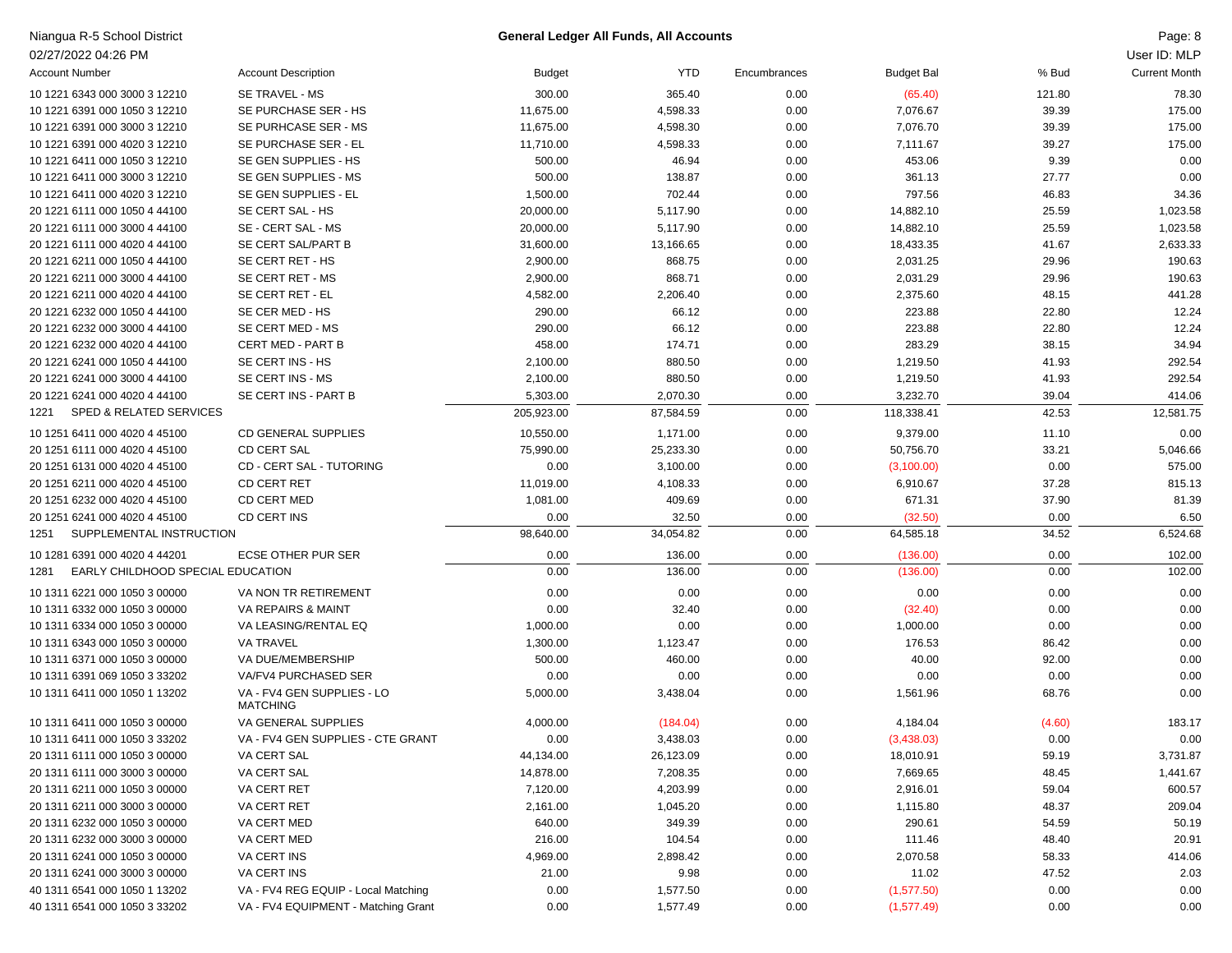# Niangua R-5 School District<br>02/27/2022 04:26 PM

## Niangua R-5 School District Page: 9 **General Ledger All Funds, All Accounts**

Page: 9<br>User ID: MLP

| 02/27/2022 04:26 PM                     |                                             |           |            |              |                   |         | User ID: MLP         |
|-----------------------------------------|---------------------------------------------|-----------|------------|--------------|-------------------|---------|----------------------|
| <b>Account Number</b>                   | <b>Account Description</b>                  | Budget    | YTD        | Encumbrances | <b>Budget Bal</b> | % Bud   | <b>Current Month</b> |
| 1311                                    | APPLIED BIOLOGICAL AND AGRICULTURE          | 85,939.00 | 53,405.85  | 0.00         | 32,533.15         | 62.14   | 6,653.51             |
| 10 1321 6411 000 1050 3 00000           | BUS ED - GEN SUPPLIES - HS                  | 500.00    | 29.94      | 0.00         | 470.06            | 5.99    | 4.99                 |
| 20 1321 6111 000 1050 3 00000           | BUS ED - CERT SAL - HS                      | 26,341.00 | 13,695.00  | 0.00         | 12,646.00         | 51.99   | 2,739.00             |
| 20 1321 6211 000 1050 3 00000           | BUS ED - CERT RET - HS                      | 4,332.00  | 2,223.17   | 0.00         | 2,108.83          | 51.32   | 444.64               |
| 20 1321 6232 000 1050 3 00000           | BUS ED - CERT MED - HS                      | 351.00    | 185.40     | 0.00         | 165.60            | 52.82   | 37.08                |
| 20 1321 6241 000 1050 3 00000           | BUS ED - CERT INS - HS                      | 3,528.00  | 1,654.00   | 0.00         | 1,874.00          | 46.88   | 330.80               |
| <b>HEALTH OCCUPATIONS</b><br>1321       |                                             | 35,052.00 | 17,787.51  | 0.00         | 17,264.49         | 50.75   | 3,556.51             |
| 10 1331 6411 000 1050 3 00000           | FC GENERAL SUPPLIES                         | 6,000.00  | 4,927.48   | 272.48       | 1,072.52          | 86.67   | 1,269.54             |
| 10 1331 6541 000 1050 1 13204           | FC EQUIPMENT - CTE GRANT LO<br><b>MATCH</b> | 0.00      | 7,224.41   | 0.00         | (7,224.41)        | 0.00    | 117.95               |
| 10 1331 6541 000 1050 3 33204           | FC - FV4 GRANT - Matching Grant             | 0.00      | 7,224.40   | 0.00         | (7,224.40)        | 0.00    | 117.95               |
| 20 1331 6111 000 1050 3 00000           | FC - CERT SAL                               | 19,437.00 | 9,093.35   | 0.00         | 10,343.65         | 46.78   | 1,818.67             |
| 20 1331 6111 000 3000 3 00000           | FC - CERT SAL                               | 14,663.00 | 5,115.00   | 0.00         | 9,548.00          | 34.88   | 1,023.00             |
| 20 1331 6211 000 1050 3 00000           | FC - CERT RET                               | 3,229.00  | 1,497.34   | 0.00         | 1,731.66          | 46.37   | 301.76               |
| 20 1331 6211 000 3000 3 00000           | FC - CERT RET                               | 2,436.00  | 842.21     | 0.00         | 1,593.79          | 34.57   | 169.73               |
| 20 1331 6232 000 1050 3 00000           | FC - CERT MEDI                              | 282.00    | 117.36     | 0.00         | 164.64            | 41.62   | 23.81                |
| 20 1331 6232 000 3000 3 00000           | FC - CERT MED                               | 213.00    | 66.04      | 0.00         | 146.96            | 31.00   | 13.40                |
| 20 1331 6241 000 1050 3 00000           | FC - CERT INS                               | 2,832.00  | 1,246.00   | 0.00         | 1,586.00          | 44.00   | 265.00               |
| 20 1331 6241 000 3000 3 00000           | FC - CERT INS                               | 2,137.00  | 700.86     | 0.00         | 1,436.14          | 32.80   | 149.06               |
| 40 1331 6541 000 1050 1 13204           | FC EQUIPMENT - CTE GRANT LO<br><b>MATCH</b> | 0.00      | 2,952.22   | 0.00         | (2,952.22)        | 0.00    | 0.00                 |
| 40 1331 6541 000 1050 3 33204           | FC - FV4 EQUIPMENT - Matching Grant         | 0.00      | 2,952.22   | 0.00         | (2,952.22)        | 0.00    | 0.00                 |
| BUSINESS, MARKETING, MANAGEMENT<br>1331 |                                             | 51,229.00 | 43,958.89  | 272.48       | 7,270.11          | 86.34   | 5,269.87             |
| 20 1341 6232 000 1050 3 00000           | <b>BIO MED - CERT MED HS</b>                | 0.00      | (0.07)     | 0.00         | 0.07              | 0.00    | 0.00                 |
| PERSONAL & PUBLIC SERVICES<br>1341      |                                             | 0.00      | (0.07)     | 0.00         | 0.07              | 0.00    | 0.00                 |
| 10 1361 6411 000 1050 3 00000           | <b>BT - GENERAL SUPPLIES</b>                | 7,000.00  | (1,892.24) | 0.00         | 8,892.24          | (27.03) | 0.00                 |
| 20 1361 6111 000 1050 3 00000           | <b>BT - CERT SAL</b>                        | 19,722.00 | 7,208.30   | 0.00         | 12,513.70         | 36.55   | 1,441.66             |
| 20 1361 6211 000 1050 3 00000           | <b>BT - CERT RET</b>                        | 2,864.00  | 1,045.20   | 0.00         | 1,818.80          | 36.49   | 209.04               |
| 20 1361 6232 000 1050 3 00000           | <b>BT - CERT MED</b>                        | 286.00    | 104.50     | 0.00         | 181.50            | 36.54   | 20.90                |
| 20 1361 6241 000 1050 3 00000           | <b>BT - CERT INS</b>                        | 28.00     | 9.98       | 0.00         | 18.02             | 35.64   | 2.03                 |
| OTHER VOCATIONAL<br>1361                |                                             | 29,900.00 | 6,475.74   | 0.00         | 23,424.26         | 21.66   | 1,673.63             |
| 10 1371 6343 000 3000 3 00000           | PW TRAVEL - MS                              | 500.00    | 0.00       | 0.00         | 500.00            | 0.00    | 0.00                 |
| 10 1371 6343 000 4020 3 00000           | PW TRAVEL - EL                              | 500.00    | 0.00       | 0.00         | 500.00            | 0.00    | 0.00                 |
| 10 1371 6391 000 3000 3 00000           | PW PURCHASE SER - MS                        | 950.00    | 950.00     | 0.00         | 0.00              | 100.00  | 0.00                 |
| 10 1371 6391 000 4020 3 00000           | PW PURCHASE SER - EL                        | 950.00    | 0.00       | 0.00         | 950.00            | 0.00    | 0.00                 |
| 10 1371 6411 000 3000 3 00000           | PW GEN SUPPLIES - MS                        | 2,000.00  | 0.00       | 0.00         | 2,000.00          | 0.00    | 0.00                 |
| 10 1371 6411 000 4020 3 00000           | PW GEN SUPPLIES - EL                        | 2,000.00  | 0.00       | 0.00         | 2,000.00          | 0.00    | 0.00                 |
| 20 1371 6111 000 3000 3 00000           | PW CERT SAL - MS                            | 10,759.00 | 0.00       | 0.00         | 10,759.00         | 0.00    | 0.00                 |
| 20 1371 6111 000 4020 3 00000           | PW CERT SAL - EL                            | 11,600.00 | 0.00       | 0.00         | 11,600.00         | 0.00    | 0.00                 |
| 20 1371 6211 000 3000 3 00000           | PW CERT RET - MS                            | 1,769.00  | 0.00       | 0.00         | 1,769.00          | 0.00    | 0.00                 |
| 20 1371 6211 000 4020 3 00000           | PW CERT RET - EL                            | 1,891.00  | 0.00       | 0.00         | 1,891.00          | 0.00    | 0.00                 |
| 20 1371 6232 000 3000 3 00000           | PW CERT MED - MS                            | 143.00    | 0.00       | 0.00         | 143.00            | 0.00    | 0.00                 |
| 20 1371 6232 000 4020 3 00000           | PW CERT MED - EL                            | 160.00    | 0.00       | 0.00         | 160.00            | 0.00    | 0.00                 |
| 20 1371 6241 000 3000 3 00000           | PW CERT INS - MS                            | 1,441.00  | 0.00       | 0.00         | 1,441.00          | 0.00    | 0.00                 |
| 20 1371 6241 000 4020 3 00000           | PW CERT INS - EL                            | 1,441.00  | 0.00       | 0.00         | 1,441.00          | 0.00    | 0.00                 |
| TECH & ENGINEERING EDUCATION<br>1371    |                                             | 36,104.00 | 950.00     | 0.00         | 35,154.00         | 2.63    | 0.00                 |
| 60 1411 6411 004 1050 1 00000           | SA CLASS OF 2022                            | 0.00      | 156.84     | 0.00         | (156.84)          | 0.00    | 0.00                 |
| 60 1411 6411 005 1050 1 00000           | SA CLASS OF 2023                            | 0.00      | 4,355.70   | 14.96        | (4,355.70)        | 0.00    | 1,064.52             |
|                                         | SA YEARBOOK                                 | 0.00      | 4,661.99   | 0.00         | (4,661.99)        | 0.00    | 3,193.60             |
| 60 1411 6411 009 1050 1 00000           |                                             |           |            |              |                   |         |                      |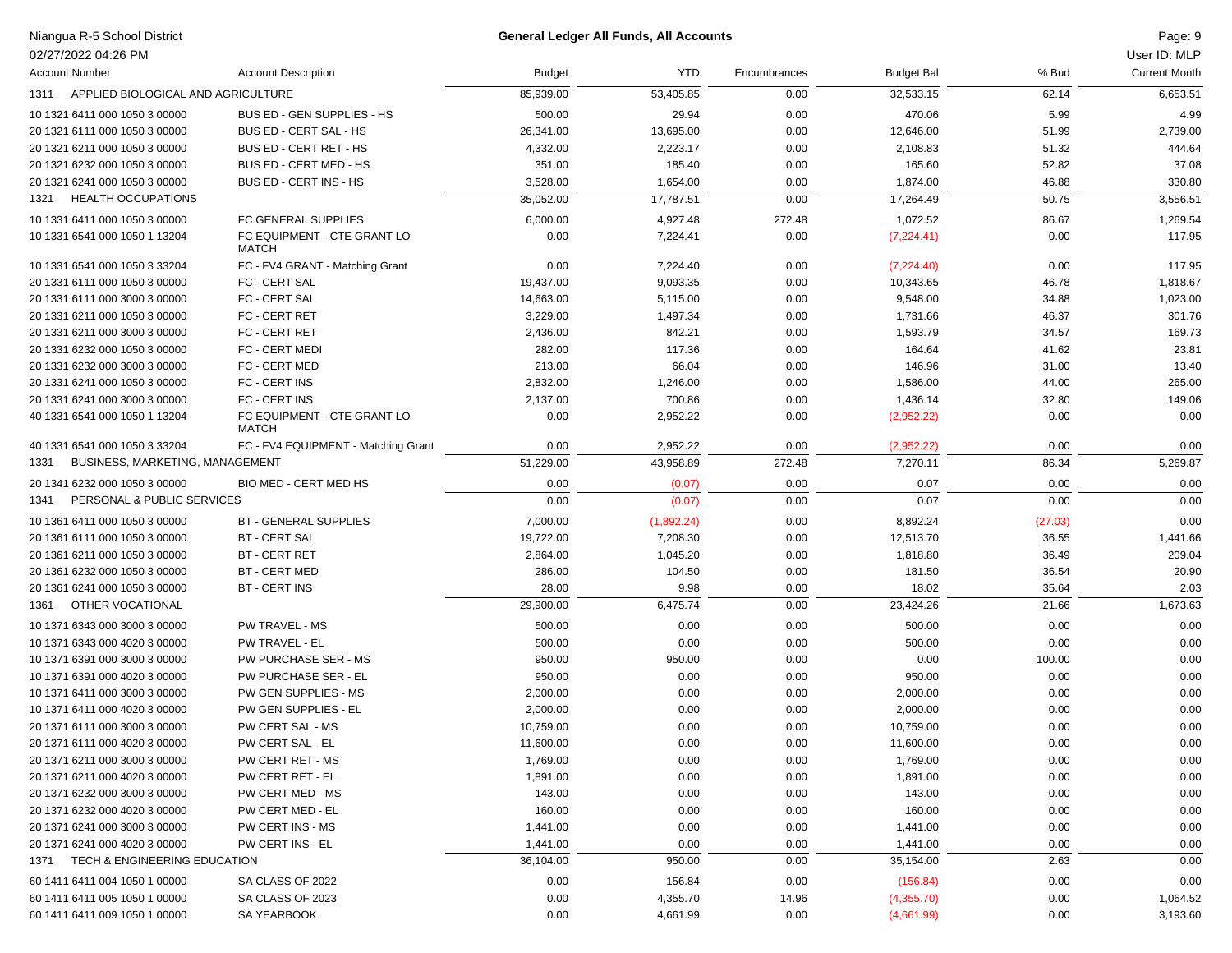| Niangua R-5 School District |  |  |  |  |
|-----------------------------|--|--|--|--|
|-----------------------------|--|--|--|--|

### Niangua R-5 School District Page: 10 **General Ledger All Funds, All Accounts**

| Page: 10 |  |
|----------|--|
|----------|--|

| 02/27/2022 04:26 PM                                            |                                    |                |                |              |                   |               | User ID: MLP         |
|----------------------------------------------------------------|------------------------------------|----------------|----------------|--------------|-------------------|---------------|----------------------|
| <b>Account Number</b>                                          | <b>Account Description</b>         | <b>Budget</b>  | <b>YTD</b>     | Encumbrances | <b>Budget Bal</b> | % Bud         | <b>Current Month</b> |
| 60 1411 6411 011 1050 1 00000                                  | SA BETA CLUB                       | 0.00           | 5,493.04       | 0.00         | (5,493.04)        | 0.00          | 0.00                 |
| 60 1411 6411 012 1050 1 00000                                  | SA STUDENT COUNCIL                 | 0.00           | 482.75         | 0.00         | (482.75)          | 0.00          | 116.00               |
| 60 1411 6411 016 1050 1 00000                                  | SA HS CHEERLEADER                  | 0.00           | 519.89         | 143.78       | (519.89)          | 0.00          | 0.00                 |
| 60 1411 6411 020 3000 1 00000                                  | SA JH CHEERLEADER                  | 0.00           | 1,412.27       | 0.00         | (1,412.27)        | 0.00          | 0.00                 |
| 60 1411 6411 021 1050 1 00000                                  | SA DRAMA/SPEECH & DEBATE           | 0.00           | 140.00         | 0.00         | (140.00)          | 0.00          | 0.00                 |
| 60 1411 6411 030 1050 1 00000                                  | <b>SA FCCLA</b>                    | 0.00           | 440.00         | 0.00         | (440.00)          | 0.00          | 0.00                 |
| 60 1411 6411 031 1050 1 00000                                  | SA BAND                            | 0.00           | 0.00           | 0.00         | 0.00              | 0.00          | 0.00                 |
| 60 1411 6411 036 1050 1 00000                                  | SA BOYS BASKETBALL - COPLING       | 0.00           | 341.00         | 0.00         | (341.00)          | 0.00          | 0.00                 |
| 60 1411 6411 039 3000 1 00000                                  | SA CLASS OF 2025                   | 0.00           | 178.24         | 0.00         | (178.24)          | 0.00          | 178.24               |
| 60 1411 6411 043 4020 1 00000                                  | SA CLASS OF 2026                   | 0.00           | 0.00           | 0.00         | 0.00              | 0.00          | 0.00                 |
| 60 1411 6411 055 1050 1 00000                                  | <b>SA FBLA</b>                     | 0.00           | 8,747.24       | 0.00         | (8,747.24)        | 0.00          | 0.00                 |
| 60 1411 6411 055 3000 1 00000                                  | SA FBLA - MIDDLE SCHOOL            | 0.00           | 242.00         | 0.00         | (242.00)          | 0.00          | 0.00                 |
| 60 1411 6411 056 1050 1 00000                                  | <b>SAFFA</b>                       | 0.00           | 19,588.53      | 0.00         | (19,588.53)       | 0.00          | 100.00               |
| 60 1411 6411 065 4020 1 00000                                  | SA EL FIELD TRIPS                  | 0.00           | 2,073.84       | 0.00         | (2,073.84)        | 0.00          | 1,428.84             |
| 60 1411 6411 074 4020 1 00000                                  | SA BACKPACKS                       | 0.00           | 6,086.14       | 0.00         | (6,086.14)        | 0.00          | 1,359.04             |
| 60 1411 6411 093 4020 1 00000                                  | SA EL BOOK FAIR                    | 0.00           | 1,093.33       | 0.00         | (1,093.33)        | 0.00          | 0.00                 |
| 60 1411 6411 120 1050 1 00000                                  | <b>SA FCA</b>                      | 0.00           | 450.00         | 0.00         | (450.00)          | 0.00          | 0.00                 |
| <b>STUDENT ACTIVITIES</b><br>1411                              |                                    | 0.00           | 56,462.80      | 158.74       | (56, 462.80)      | 0.00          | 7,440.24             |
| 10 1421 6131 000 1050 3 00000                                  | AE ASST COACH SAL HS               | 9,150.00       | 75.00          | 0.00         | 9,075.00          | 0.82          | 15.00                |
| 10 1421 6131 000 3000 3 00000                                  | AE ASST COACH SAL MS               | 4,200.00       | 135.00         | 0.00         | 4,065.00          | 3.21          | 15.00                |
| 10 1421 6211 000 1050 3 00000                                  | AE - NON CERT RET                  | 0.00           | 6.54           | 0.00         | (6.54)            | 0.00          | 0.00                 |
| 10 1421 6211 000 3000 3 00000                                  | AE NON CERT RET                    | 0.00           | 10.88          | 0.00         | (10.88)           | 0.00          | 0.00                 |
| 10 1421 6221 000 1050 3 00000                                  | AE ASST COACH RET                  | 916.00         | 3.08           | 0.00         | 912.92            | 0.34          | 1.02                 |
| 10 1421 6221 000 3000 3 00000                                  | AE NON CERT RET                    | 0.00           | 4.11           | 0.00         | (4.11)            | 0.00          | 1.03                 |
| 10 1421 6231 000 1050 3 00000                                  | AE ASST COACH OASID                | 828.00         | 17.80          | 0.00         | 810.20            | 2.15          | 0.94                 |
| 10 1421 6231 000 3000 3 00000                                  | <b>OASDI INSURANCE</b>             | 0.00           | 3.71           | 0.00         | (3.71)            | 0.00          | 0.92                 |
| 10 1421 6232 000 1050 3 00000                                  | AE ASST COACH MED                  | 194.00         | 1.27           | 0.00         | 192.73            | 0.65          | 0.22                 |
| 10 1421 6232 000 3000 3 00000                                  | <b>MEDICARE</b>                    | 0.00           | 1.94           | 0.00         | (1.94)            | 0.00          | 0.20                 |
| 10 1421 6319 000 1050 3 00000                                  | AE OTHER PROF SER HS               | 200.00         | 312.50         | 0.00         | (112.50)          | 156.25        | 0.00                 |
| 10 1421 6319 000 3000 3 00000                                  | AE OTHER PROF SER MS               | 0.00           | 1,383.50       | 0.00         | (1,383.50)        | 0.00          | 0.00                 |
| 10 1421 6371 000 1050 3 00000                                  | DUES AND MEMBERSHIPS               | 0.00           | 1,308.20       | 0.00         | (1,308.20)        | 0.00          | 0.00                 |
| 10 1421 6371 000 3000 3 00000                                  | DUES AND MEMBERSHIPS               | 0.00           | 450.00         | 0.00         | (450.00)          | 0.00          | 0.00                 |
| 10 1421 6391 000 1050 3 00000                                  | AE OFFICIAL PAY - HS               | 8,000.00       | 1,320.00       | 0.00         | 6,680.00          | 16.50         | 760.00               |
| 10 1421 6391 000 3000 3 00000                                  | AE OFFICIAL PAY - MS               | 2,000.00       | 1,695.00       | 0.00         | 305.00            | 84.75         | 0.00                 |
| 10 1421 6398 000 1050 3 00003                                  | AE ENTRY FEE - HS                  | 2,500.00       | 615.00         | 0.00         | 1,885.00          | 24.60         | 100.00               |
| 10 1421 6398 000 3000 3 00003                                  | AE ENTRY FEE - MS                  | 1,000.00       | 70.00          | 0.00         | 930.00            | 7.00          | 0.00                 |
| 10 1421 6411 000 1050 3 00000                                  | AE GEN SUPPLIES - HS               | 2,000.00       | 1,137.69       | 0.00         | 862.31            | 56.88         | 103.69               |
| 10 1421 6411 000 1050 3 00001                                  | AE GS/GIRLS UNIFORMS               | 2,500.00       | 0.00           | 0.00         | 2,500.00          | 0.00          | 0.00                 |
| 10 1421 6411 000 3000 3 00000                                  | AE GEN SUPPLIES - MS               | 2,000.00       | 354.00         | 0.00         | 1,646.00          | 17.70         | 0.00                 |
| 10 1421 6411 000 3000 3 00001                                  | AE GS/GIRLS UNIFORMS               | 1,500.00       | 0.00           | 0.00         | 1,500.00          | 0.00          | 0.00                 |
| 20 1421 6131 000 1050 3 00000                                  | AE COACH SAL - HS                  | 19,800.00      | 4,679.25       | 0.00         | 15,120.75         | 23.63         | 828.75               |
| 20 1421 6131 000 1050 3 00099                                  | AE COACH SAL - SUM                 | 0.00           | 1,652.50       | 0.00         | (1,652.50)        | 0.00          | 0.00                 |
| 20 1421 6131 000 3000 3 00000                                  | AE COACH SAL - MS                  | 9,300.00       | 3,939.75       | 0.00         | 5,360.25          | 42.36         | 114.75               |
| 20 1421 6211 000 1050 3 00000                                  | AE COACH RET - HS                  | 2,871.00       | 725.16         | 0.00         | 2,145.84          | 25.26         | 128.34               |
| 20 1421 6211 000 1050 3 00099                                  | AE CERT RET - HS                   | 0.00           | 239.60         | 0.00         | (239.60)          | 0.00          | 0.00                 |
| 20 1421 6211 000 3000 3 00000                                  | AE COACH RET - MS                  | 1,349.00       | 600.92         | 0.00         | 748.08            | 44.55         | 18.99                |
| 20 1421 6232 000 1050 3 00000<br>20 1421 6232 000 1050 3 00099 | AE MEDICARE TR                     | 287.00         | 66.01          | 0.00         | 220.99            | 23.00         | 11.69                |
| 20 1421 6232 000 3000 3 00000                                  | <b>MEDICARE</b><br><b>MEDICARE</b> | 0.00<br>135.00 | 23.95<br>55.56 | 0.00         | (23.95)           | 0.00<br>41.16 | 0.00                 |
|                                                                |                                    |                |                | 0.00         | 79.44             |               | 1.59                 |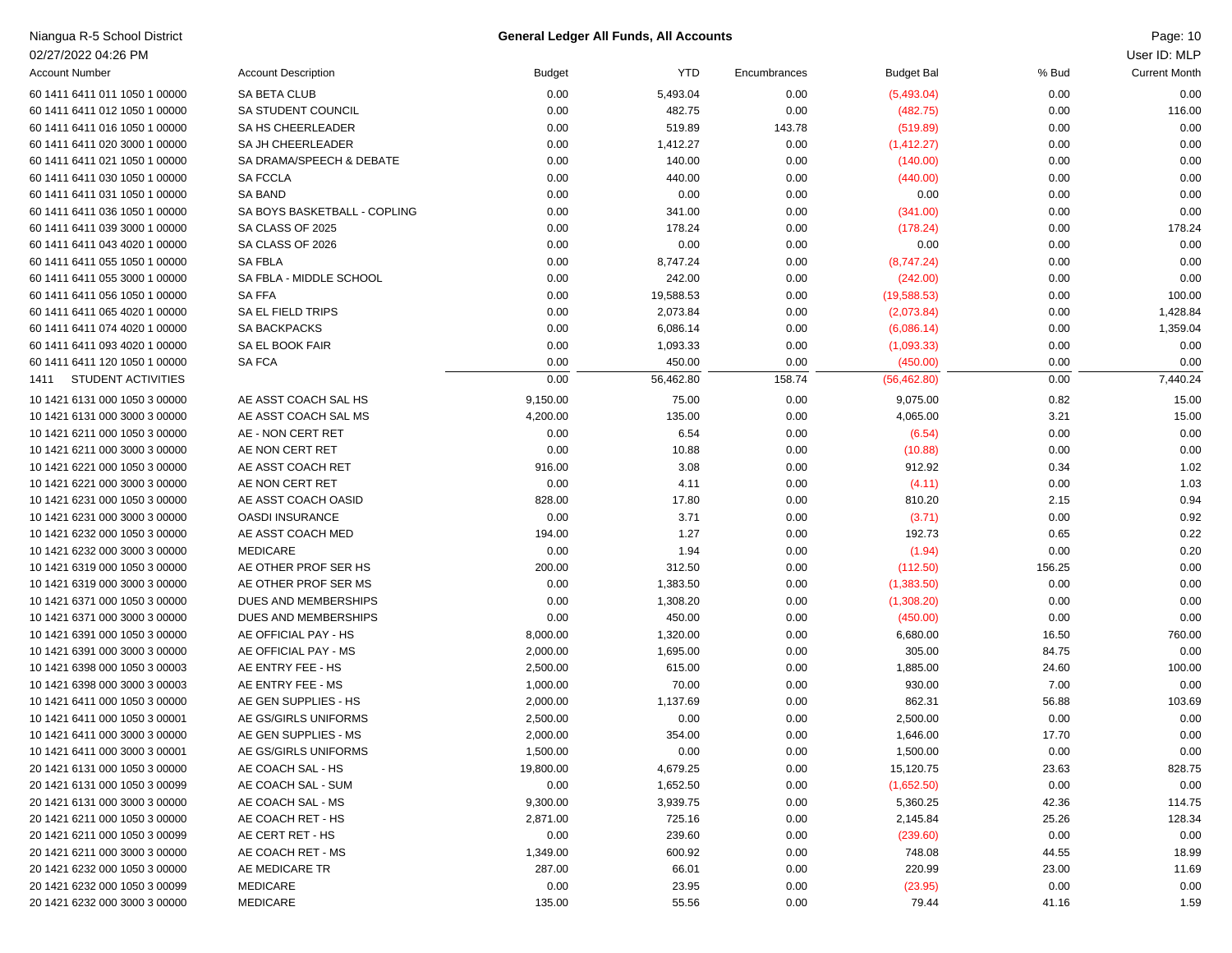| Niangua R-5 School District            |                             |               | <b>General Ledger All Funds, All Accounts</b> |              |                   |        | Page: 11             |
|----------------------------------------|-----------------------------|---------------|-----------------------------------------------|--------------|-------------------|--------|----------------------|
| 02/27/2022 04:26 PM                    |                             |               |                                               |              |                   |        | User ID: MLP         |
| <b>Account Number</b>                  | <b>Account Description</b>  | <b>Budget</b> | <b>YTD</b>                                    | Encumbrances | <b>Budget Bal</b> | % Bud  | <b>Current Month</b> |
| 20 1421 6241 000 1050 3 00000          | <b>EMPLOYEE INSURANCE</b>   | 0.00          | 321.49                                        | 0.00         | (321.49)          | 0.00   | 56.28                |
| 20 1421 6241 000 3000 3 00000          | <b>EMPLOYEE INSURANCE</b>   | 0.00          | 204.44                                        | 0.00         | (204.44)          | 0.00   | 16.20                |
| 1421<br>1421                           |                             | 70,730.00     | 21,413.85                                     | 0.00         | 49,316.15         | 30.28  | 2,174.61             |
| 20 1911 6311 000 1050 3 00000          | TU TO OTHER DISTRICTS       | 20,000.00     | 29,872.29                                     | 0.00         | (9,872.29)        | 149.36 | 0.00                 |
| TUITION TO OTHER DIST IN STATE<br>1911 |                             | 20,000.00     | 29,872.29                                     | 0.00         | (9,872.29)        | 149.36 | 0.00                 |
| 20 1921 6311 000 1050 3 00000          | TU AREA VOC SCH FEES        | 9,000.00      | 0.00                                          | 0.00         | 9,000.00          | 0.00   | 0.00                 |
| ADULST CAREER EDUCATION<br>1921        |                             | 9,000.00      | 0.00                                          | 0.00         | 9,000.00          | 0.00   | 0.00                 |
| 20 1941 6311 000 3000 3 00000          | CES CONT EDUCN SER MS       | 2,400.00      | 0.00                                          | 0.00         | 2,400.00          | 0.00   | 0.00                 |
| 1941<br>1941                           |                             | 2,400.00      | 0.00                                          | 0.00         | 2,400.00          | 0.00   | 0.00                 |
| 10 2121 6343 000 1050 3 00000          | <b>GU TRAVEL HS</b>         | 100.00        | 0.00                                          | 0.00         | 100.00            | 0.00   | 0.00                 |
| 10 2121 6391 000 1050 3 00000          | <b>GU PURCHASE SERVICE</b>  | 100.00        | 0.00                                          | 0.00         | 100.00            | 0.00   | 0.00                 |
| 10 2121 6411 000 1050 3 00000          | <b>GU GEN SUPPLIES/TEST</b> | 4,000.00      | 1,258.55                                      | 18.78        | 2,741.45          | 31.93  | 0.00                 |
| 20 2121 6111 000 1050 3 00000          | <b>GU CERT SAL - HS</b>     | 18,378.00     | 7,673.75                                      | 0.00         | 10,704.25         | 41.76  | 1,534.75             |
| 20 2121 6111 000 3000 3 00000          | <b>GU CERT SAL - MS</b>     | 18,378.00     | 7,673.80                                      | 0.00         | 10,704.20         | 41.76  | 1,534.76             |
| 20 2121 6111 000 4020 3 00000          | <b>GU CERT SAL - EL</b>     | 36,756.00     | 15,347.55                                     | 0.00         | 21,408.45         | 41.76  | 3,069.51             |
| 20 2121 6211 000 1050 3 00000          | <b>GU CERT RET - HS</b>     | 3,025.00      | 1,112.70                                      | 0.00         | 1,912.30          | 36.78  | 222.54               |
| 20 2121 6211 000 3000 3 00000          | <b>GU CERT RET - MS</b>     | 3,025.00      | 1,112.70                                      | 0.00         | 1,912.30          | 36.78  | 222.54               |
| 20 2121 6211 000 4020 3 00000          | <b>GU CERT RET - EL</b>     | 6,050.00      | 2,225.40                                      | 0.00         | 3,824.60          | 36.78  | 445.08               |
| 20 2121 6232 000 1050 3 00000          | <b>CERT MEDICARE</b>        | 267.00        | 111.26                                        | 0.00         | 155.74            | 41.67  | 22.25                |
| 20 2121 6232 000 3000 3 00000          | <b>CERT MEDICARE</b>        | 267.00        | 111.30                                        | 0.00         | 155.70            | 41.69  | 22.26                |
| 20 2121 6232 000 4020 3 00000          | <b>CERT MEDICARE</b>        | 533.00        | 222.55                                        | 0.00         | 310.45            | 41.75  | 44.51                |
| 20 2121 6241 000 1050 3 00000          | <b>GU CERT INS - HS</b>     | 2,485.00      | 10.15                                         | 0.00         | 2,474.85          | 0.41   | 2.03                 |
| 20 2121 6241 000 3000 3 00000          | <b>GU CERT INS - MS</b>     | 2,484.00      | 10.15                                         | 0.00         | 2,473.85          | 0.41   | 2.03                 |
| 20 2121 6241 000 4020 3 00000          | <b>GU CERT INS - EL</b>     | 4,969.00      | 20.30                                         | 0.00         | 4,948.70          | 0.41   | 4.06                 |
| SERVICE AREA DIRECTION<br>2121         |                             | 100,817.00    | 36,890.16                                     | 18.78        | 63,926.84         | 36.61  | 7,126.32             |
| 10 2125 6151 000 1050 3 00000          | MOSIS NON CERT SAL          | 12,400.00     | 5,833.31                                      | 0.00         | 6,566.69          | 47.04  | 833.33               |
| 10 2125 6171 000 1050 3 00000          | MOSIS - UNUSED SICK PAY     | 200.00        | 0.00                                          | 0.00         | 200.00            | 0.00   | 0.00                 |
| 10 2125 6221 000 1050 3 00000          | <b>MOSIS NON CERT RET</b>   | 655.00        | 0.00                                          | 0.00         | 655.00            | 0.00   | 0.00                 |
| 10 2125 6231 000 1050 3 00000          | MOSIS NON CERT OASDI        | 770.00        | 361.69                                        | 0.00         | 408.31            | 46.97  | 51.67                |
| 10 2125 6232 000 1050 3 00000          | <b>MOSIS NON CERT MED</b>   | 180.00        | 84.56                                         | 0.00         | 95.44             | 46.98  | 12.08                |
| RECORD MAINTENANCE SERVICES<br>2125    |                             | 14,205.00     | 6,279.56                                      | 0.00         | 7,925.44          | 44.21  | 897.08               |
| 10 2134 6151 000 1050 3 00000          | NU NON CERT SAL HS          | 6,975.00      | 4,073.55                                      | 0.00         | 2,901.45          | 58.40  | 898.71               |
| 10 2134 6151 000 3000 3 00000          | NU NON CERT SAL MS          | 6,974.00      | 3,968.55                                      | 0.00         | 3,005.45          | 56.90  | 793.71               |
| 10 2134 6151 000 4020 3 00000          | NU NON CERT SAL EL          | 6,975.00      | 3,969.70                                      | 0.00         | 3,005.30          | 56.91  | 793.94               |
| 10 2134 6221 000 1050 3 00000          | NU NON CERT RET HS          | 589.00        | 337.27                                        | 0.00         | 251.73            | 57.26  | 81.99                |
| 10 2134 6221 000 3000 3 00000          | NU NON CERT RET MS          | 588.00        | 327.69                                        | 0.00         | 260.31            | 55.73  | 72.41                |
| 10 2134 6221 000 4020 3 00000          | NU NON CERT RET EL          | 589.00        | 327.83                                        | 0.00         | 261.17            | 55.66  | 72.43                |
| 10 2134 6231 000 1050 3 00000          | NU NON CERT OASDI HS        | 436.00        | 183.17                                        | 0.00         | 252.83            | 42.01  | 40.93                |
| 10 2134 6231 000 3000 3 00000          | NU NON CERT OASDI MS        | 436.00        | 178.42                                        | 0.00         | 257.58            | 40.92  | 36.14                |
| 10 2134 6231 000 4020 3 00000          | NU NON CERT OASDI EL        | 436.00        | 175.66                                        | 0.00         | 260.34            | 40.29  | 36.16                |
| 10 2134 6232 000 1050 3 00000          | NU NON CERT MED HS          | 101.00        | 42.90                                         | 0.00         | 58.10             | 42.48  | 9.58                 |
| 10 2134 6232 000 3000 3 00000          | NU NON CERT MED MS          | 101.00        | 41.74                                         | 0.00         | 59.26             | 41.33  | 8.46                 |
| 10 2134 6232 000 4020 3 00000          | NU NON CERT MED EL          | 102.00        | 41.03                                         | 0.00         | 60.97             | 40.23  | 8.46                 |
| 10 2134 6241 000 1050 3 00000          | NU NON CERT INS HS          | 0.00          | 849.93                                        | 0.00         | (849.93)          | 0.00   | 297.85               |
| 10 2134 6241 000 3000 3 00000          | NU NON CERT INS MS          | 0.00          | 815.07                                        | 0.00         | (815.07)          | 0.00   | 263.07               |
| 10 2134 6241 000 4020 3 00000          | NU NON CERT INS EL          | 0.00          | 815.30                                        | 0.00         | (815.30)          | 0.00   | 263.14               |
| 10 2134 6343 000 4020 0 00000          | NU TRAVEL                   | 100.00        | 0.00                                          | 0.00         | 100.00            | 0.00   | 0.00                 |
| 10 2134 6391 000 4020 3 00000          | NU PURCHASE SERVICE         | 500.00        | 685.00                                        | 0.00         | (185.00)          | 137.00 | 375.00               |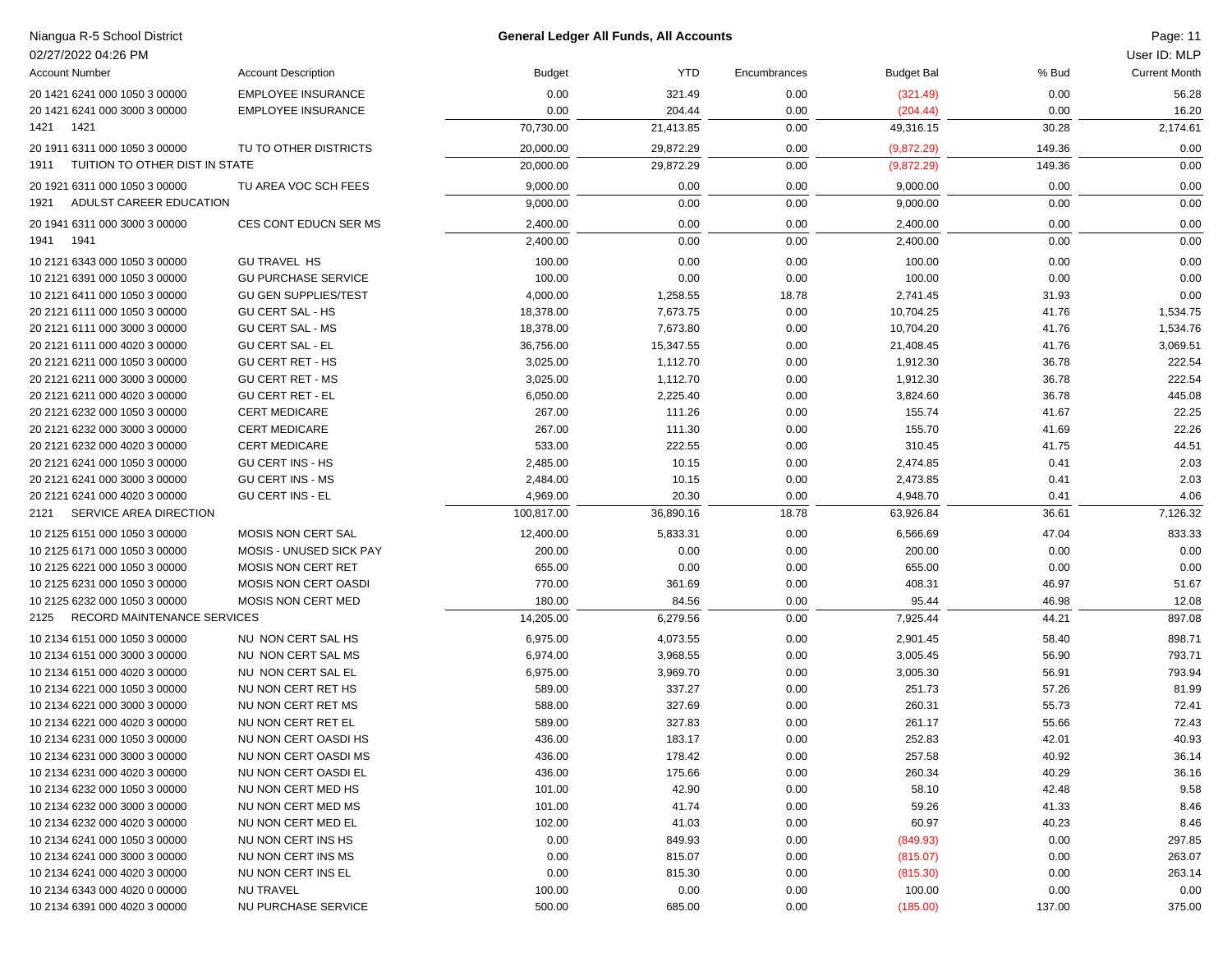| Niangua R-5 School District<br>02/27/2022 04:26 PM                         |                                                                        | <b>General Ledger All Funds, All Accounts</b> |                  |              |                    |                | Page: 12<br>User ID: MLP |
|----------------------------------------------------------------------------|------------------------------------------------------------------------|-----------------------------------------------|------------------|--------------|--------------------|----------------|--------------------------|
| <b>Account Number</b>                                                      | <b>Account Description</b>                                             | <b>Budget</b>                                 | YTD.             | Encumbrances | <b>Budget Bal</b>  | % Bud          | <b>Current Month</b>     |
| 10 2134 6411 000 4020 3 00000                                              | NU GENERAL SUPPLIES                                                    | 1,500.00                                      | 1,050.97         | 0.00         | 449.03             | 70.06          | 0.00                     |
| 40 2134 6541 000 4020 0 00000                                              | <b>NU EQUIPMENT</b>                                                    | 0.00                                          | 1,350.00         | 0.00         | (1,350.00)         | 0.00           | 0.00                     |
| NURSING SERVICES<br>2134                                                   |                                                                        | 26,402.00                                     | 19,233.78        | 0.00         | 7,168.22           | 72.85          | 4,051.98                 |
| 10 2152 6391 000 1050 3 12210                                              | TS SP PURCH SERV HS                                                    | 0.00                                          | 0.00             | 0.00         | 0.00               | 0.00           | 0.00                     |
| 10 2152 6391 000 3000 3 12210                                              | TS SP PURCH SERV MS                                                    | 0.00                                          | 0.00             | 0.00         | 0.00               | 0.00           | 0.00                     |
| 10 2152 6391 000 4020 3 12210                                              | TS SP PURCH SERV EL                                                    | 6,400.00                                      | 15,230.44        | 0.00         | (8,830.44)         | 237.98         | 3,791.74                 |
| SPEECH PATHOLOGY SERVICES<br>2152                                          |                                                                        | 6,400.00                                      | 15,230.44        | 0.00         | (8,830.44)         | 237.98         | 3,791.74                 |
| 10 2162 6391 000 1050 3 12210                                              | TS OT PURCH SERV HS                                                    | 850.00                                        | 697.00           | 0.00         | 153.00             | 82.00          | 357.00                   |
| 10 2162 6391 000 3000 3 12210                                              | TS OT PURCH SERV MS                                                    | 550.00                                        | 1,088.00         | 0.00         | (538.00)           | 197.82         | 0.00                     |
| 10 2162 6391 000 4020 3 12210                                              | TS OT PURCH SERV EL                                                    | 9,300.00                                      | 5,208.00         | 0.00         | 4,092.00           | 56.00          | 1,037.00                 |
| OT RELATED SERVICES<br>2162                                                |                                                                        | 10,700.00                                     | 6,993.00         | 0.00         | 3,707.00           | 65.36          | 1,394.00                 |
| 10 2172 6391 000 3000 3 12210                                              | TS PT PURCH SERV MS                                                    | 3,000.00                                      | 654.00           | 0.00         | 2,346.00           | 21.80          | 0.00                     |
| 10 2172 6391 000 4020 3 12210                                              | TS PT PURCH SERV EL                                                    | 2,500.00                                      | 1,018.00         | 0.00         | 1,482.00           | 40.72          | 0.00                     |
| PT RELATED SERVICES<br>2172                                                |                                                                        | 5,500.00                                      | 1,672.00         | 0.00         | 3,828.00           | 30.40          | 0.00                     |
|                                                                            | TS VS PURCH SERV MS                                                    |                                               |                  |              |                    |                |                          |
| 10 2182 6391 000 3000 3 12210<br><b>VISUALLY IMPAIRED SERVICES</b><br>2182 |                                                                        | 1,500.00                                      | 780.00<br>780.00 | 0.00<br>0.00 | 720.00<br>720.00   | 52.00<br>52.00 | 180.00                   |
|                                                                            |                                                                        | 1,500.00                                      |                  |              |                    |                | 180.00                   |
| 10 2213 6319 000 1050 4 46500                                              | TITLE II.A - GE STAFF REG FEE - HS                                     | 2,500.00                                      | 518.00           | 0.00         | 1,982.00           | 20.72          | 518.00                   |
| 10 2213 6319 000 3000 4 46500                                              | TITLE II.A - GE STAFF REG FEE - MS                                     | 1,500.00                                      | 0.00             | 0.00         | 1,500.00           | 0.00           | 0.00                     |
| 10 2213 6319 000 4020 4 46500                                              | TITLE II.A - GE STAFF REG FEE - EL                                     | 1,000.00                                      | 0.00             | 0.00         | 1,000.00           | 0.00           | 0.00                     |
| 10 2213 6343 000 1050 4 46500                                              | TITLE II.A - GE STAFF TRAVEL - HS                                      | 1,000.00                                      | 0.00             | 604.00       | 1,000.00           | 60.40          | 0.00                     |
| 10 2213 6343 000 3000 4 46500<br>10 2213 6343 000 4020 4 46500             | TITLE II.A - GE STAFF TRAVEL - MS<br>TITLE II.A - GE STAFF TRAVEL - EL | 1,000.00<br>1,000.00                          | 0.00<br>291.42   | 0.00<br>0.00 | 1,000.00<br>708.58 | 0.00<br>29.14  | 0.00<br>0.00             |
| INSTRUCTIONAL STAFF TRAINING<br>2213                                       |                                                                        | 8,000.00                                      | 809.42           | 604.00       | 7,190.58           | 17.67          | 518.00                   |
| <b>SERVICES</b>                                                            |                                                                        |                                               |                  |              |                    |                |                          |
| 10 2214 6319 000 1050 3 00000                                              | PD REG FEE - HS                                                        | 0.00                                          | 585.67           | 0.00         | (585.67)           | 0.00           | 0.00                     |
| 10 2214 6319 000 3000 3 00000                                              | PD REG FEE - MS                                                        | 0.00                                          | 291.66           | 0.00         | (291.66)           | 0.00           | 0.00                     |
| 10 2214 6319 000 4020 3 00000                                              | PD REG FEE - EL                                                        | 3,000.00                                      | 1,092.37         | 0.00         | 1,907.63           | 36.41          | 0.00                     |
| 10 2214 6343 000 1050 3 00000                                              | PD TRAVEL - HS                                                         | 1,500.00                                      | 0.00             | 0.00         | 1,500.00           | 0.00           | 0.00                     |
| 10 2214 6343 000 3000 3 00000                                              | PD TRAVEL - MS                                                         | 750.00                                        | 0.00             | 0.00         | 750.00             | 0.00           | 0.00                     |
| 10 2214 6343 000 4020 3 00000                                              | PD TRAVEL - EL                                                         | 4,000.00                                      | 1,744.17         | 115.98       | 2,255.83           | 46.50          | 119.96                   |
| 10 2214 6391 000 1050 3 00000                                              | PD PURCHASED SEV HS                                                    | 200.00                                        | 400.00           | 0.00         | (200.00)           | 200.00         | 0.00                     |
| 10 2214 6391 000 3000 3 00000                                              | PD PURCHASED SEV MS                                                    | 300.00                                        | 0.00             | 0.00         | 300.00             | 0.00           | 0.00                     |
| 10 2214 6391 000 4020 3 00000                                              | PD PURCHASED SEV EL                                                    | 600.00                                        | 40.43            | 0.00         | 559.57             | 6.74           | 0.00                     |
| 10 2214 6411 000 1050 3 00000                                              | PD GEN SUPPLIES - HS                                                   | 200.00                                        | 0.00             | 0.00         | 200.00             | 0.00           | 0.00                     |
| PROFESSIONAL DEVELOPMENT<br>2214                                           |                                                                        | 10,550.00                                     | 4,154.30         | 115.98       | 6,395.70           | 40.48          | 119.96                   |
| 10 2221 6319 000 1050 3 00000                                              | LB OTHER PROF/TECHNICAL<br><b>SERVICES</b>                             | 430.00                                        | 265.00           | 0.00         | 165.00             | 61.63          | 0.00                     |
| 10 2221 6319 000 3000 3 00000                                              | LB OTHER PROF/TECHNICAL<br><b>SERVICES</b>                             | 430.00                                        | 265.00           | 0.00         | 165.00             | 61.63          | 0.00                     |
| 10 2221 6319 000 4020 3 00000                                              | LB OTHER PROF/TECHNICAL<br><b>SERVICES</b>                             | 430.00                                        | 265.00           | 0.00         | 165.00             | 61.63          | 0.00                     |
| SERVICE AREA DIRECTION<br>2221                                             |                                                                        | 1,290.00                                      | 795.00           | 0.00         | 495.00             | 61.63          | 0.00                     |
| 10 2222 6411 000 1050 3 00000                                              | LB GEN SUPPLIES - HS                                                   | 500.00                                        | 0.00             | 0.00         | 500.00             | 0.00           | 0.00                     |
| 10 2222 6411 000 3000 3 00000                                              | LB GEN SUPPLIES - MS                                                   | 500.00                                        | 0.00             | 0.00         | 500.00             | 0.00           | 0.00                     |
| 10 2222 6411 000 4020 3 00000                                              | LB GEN SUPPLIES - EL                                                   | 500.00                                        | 124.76           | 0.00         | 375.24             | 24.95          | 0.00                     |
| 10 2222 6441 000 1050 3 00000                                              | LB LIBRARY BOOKS HS                                                    | 500.00                                        | 0.00             | 492.98       | 500.00             | 98.60          | 0.00                     |
| 10 2222 6441 000 3000 3 00000                                              | LB LIBRARY BOOKS MS                                                    | 500.00                                        | 0.00             | 0.00         | 500.00             | 0.00           | 0.00                     |
| 10 2222 6441 000 4020 3 00000                                              | LB LIBRARY BOOKS EL                                                    | 500.00                                        | 471.36           | 0.00         | 28.64              | 94.27          | 0.00                     |
| 10 2222 6451 000 1050 3 00000                                              | LB RESOURCE MAT - HS                                                   | 275.00                                        | 0.00             | 0.00         | 275.00             | 0.00           | 0.00                     |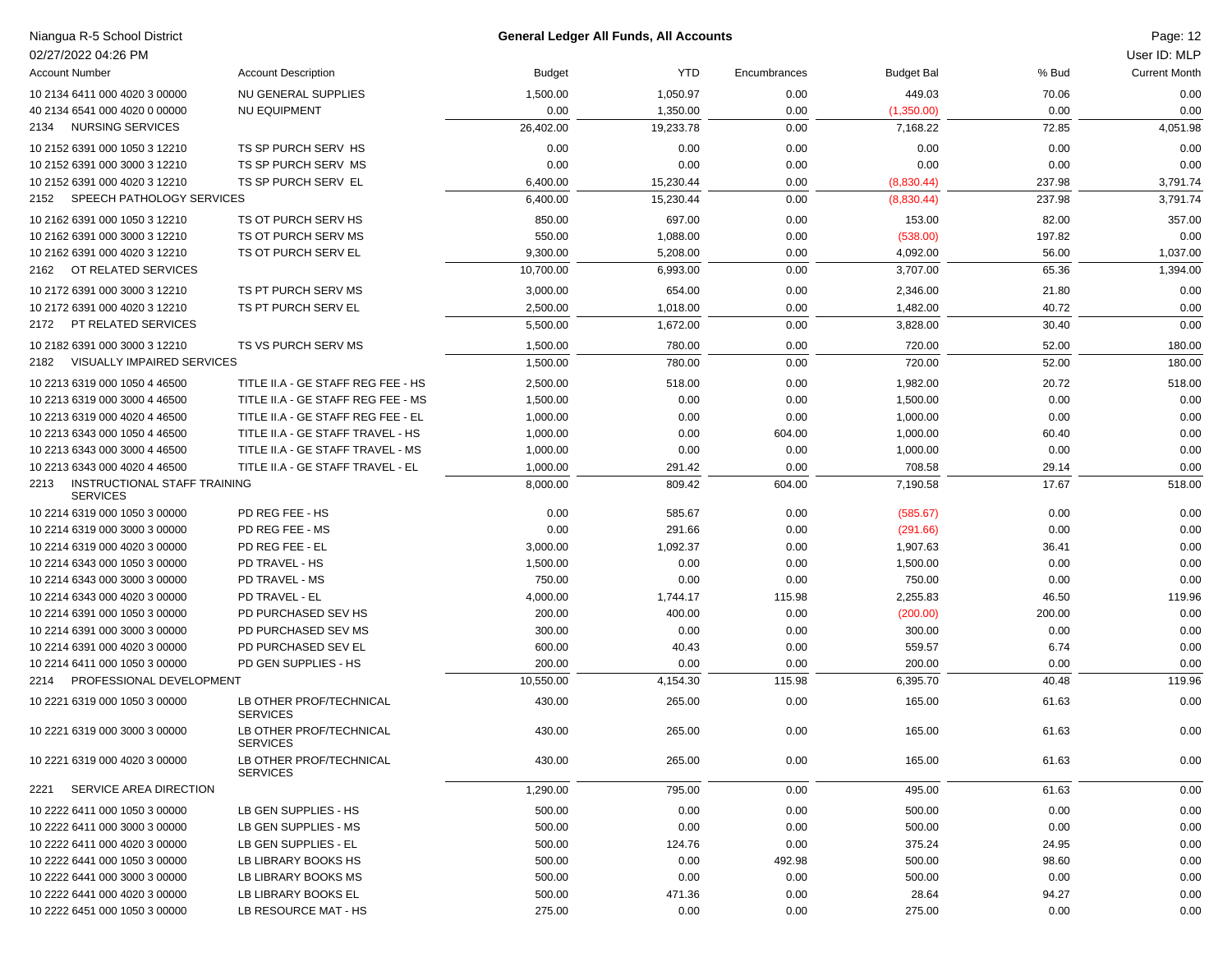| Niangua R-5 School District            |                                |           | <b>General Ledger All Funds, All Accounts</b> |              |                   |         | Page: 13             |
|----------------------------------------|--------------------------------|-----------|-----------------------------------------------|--------------|-------------------|---------|----------------------|
| 02/27/2022 04:26 PM                    |                                |           |                                               |              |                   |         | User ID: MLP         |
| <b>Account Number</b>                  | <b>Account Description</b>     | Budget    | <b>YTD</b>                                    | Encumbrances | <b>Budget Bal</b> | % Bud   | <b>Current Month</b> |
| 10 2222 6451 000 4020 3 00000          | LB RESOURCE MAT - EL           | 0.00      | 135.80                                        | 0.00         | (135.80)          | 0.00    | 0.00                 |
| 20 2222 6111 000 1050 3 00000          | LB CERT SAL - HS               | 0.00      | 2,426.65                                      | 0.00         | (2,426.65)        | 0.00    | 485.33               |
| 20 2222 6111 000 3000 3 00000          | LB CERT SAL - MS               | 0.00      | 2,426.65                                      | 0.00         | (2,426.65)        | 0.00    | 485.33               |
| 20 2222 6111 000 4020 3 00000          | LB CERT SAL - EL               | 17,472.00 | 2,426.65                                      | 0.00         | 15,045.35         | 13.89   | 485.33               |
| 20 2222 6211 000 1050 3 00000          | LB CERT RET - HS               | 0.00      | 393.51                                        | 0.00         | (393.51)          | 0.00    | 78.71                |
| 20 2222 6211 000 3000 3 00000          | LB CERT RET - MS               | 0.00      | 393.45                                        | 0.00         | (393.45)          | 0.00    | 78.69                |
| 20 2222 6211 000 4020 3 00000          | LB CERT RET - EL               | 2,837.00  | 393.45                                        | 0.00         | 2,443.55          | 13.87   | 78.69                |
| 20 2222 6232 000 1050 3 00000          | LB CERT MED - HS               | 0.00      | 32.77                                         | 0.00         | (32.77)           | 0.00    | 6.55                 |
| 20 2222 6232 000 3000 3 00000          | LB CERT MED - MS               | 254.00    | 32.85                                         | 0.00         | 221.15            | 12.93   | 6.58                 |
| 20 2222 6232 000 4020 3 00000          | LB CERT MED - EL               | 0.00      | 32.85                                         | 0.00         | (32.85)           | 0.00    | 6.58                 |
| 20 2222 6241 000 1050 3 00000          | LB CERT INS - HS               | 0.00      | 289.85                                        | 0.00         | (289.85)          | 0.00    | 57.97                |
| 20 2222 6241 000 3000 3 00000          | LB CERT INS - MS               | 0.00      | 289.85                                        | 0.00         | (289.85)          | 0.00    | 57.97                |
| 20 2222 6241 000 4020 3 00000          | LB CERT INS - EL               | 2,837.00  | 289.85                                        | 0.00         | 2,547.15          | 10.22   | 57.97                |
| <b>SCHOOL LIBRARY SERVICES</b><br>2222 |                                | 26,675.00 | 10,160.30                                     | 492.98       | 16,514.70         | 39.94   | 1,885.70             |
| 10 2225 6361 000 1050 4 42400          | TECH COMMUNICATION - HS        | 0.00      | 6,245.88                                      | 0.00         | (6,245.88)        | 0.00    | 0.00                 |
| 10 2225 6361 000 3000 4 42400          | TECH COMMUNICATION - MS        | 0.00      | 6,245.87                                      | 0.00         | (6,245.87)        | 0.00    | 0.00                 |
| 10 2225 6361 000 4020 4 42400          | <b>TECH COMMUNICATION - EL</b> | 0.00      | 6,520.87                                      | 0.00         | (6,520.87)        | 0.00    | 0.00                 |
| 10 2225 6391 000 1050 3 00000          | TEC TECH CONTRACT HS           | 10,600.00 | 7,236.02                                      | 0.00         | 3,363.98          | 68.26   | 983.33               |
| 10 2225 6391 000 3000 3 00000          | TEC TECH CONTRACT MS           | 10,600.00 | 7,163.98                                      | 0.00         | 3,436.02          | 67.58   | 983.33               |
| 10 2225 6391 000 4020 3 00000          | TEC TECH CONTRACT EL           | 10,600.00 | 7,164.00                                      | 0.00         | 3,436.00          | 67.58   | 983.34               |
| 10 2225 6412 000 1050 3 00000          | TEC TECH SUPPLIES HS           | 2,000.00  | 12,939.31                                     | 0.00         | (10,939.31)       | 646.97  | 220.00               |
| 10 2225 6412 000 1050 4 42400          | TECH SUPPLIES - HS CARES       | 0.00      | 1,954.33                                      | 0.00         | (1,954.33)        | 0.00    | 0.00                 |
| 10 2225 6412 000 3000 3 00000          | TEC TECH SUPPLIES MS           | 2,000.00  | 2,725.48                                      | 0.00         | (725.48)          | 136.27  | 220.00               |
| 10 2225 6412 000 3000 4 42400          | TECH SUPPLIES - MS CARES       | 0.00      | 1,954.33                                      | 0.00         | (1,954.33)        | 0.00    | 0.00                 |
| 10 2225 6412 000 4020 3 00000          | TEC TECH SUPPLIES EL           | 2,000.00  | 16,501.55                                     | 0.00         | (14,501.55)       | 825.08  | 220.00               |
| 10 2225 6412 000 4020 4 42400          | TECH SUPPLIES - EL CARES       | 0.00      | 1,954.34                                      | 0.00         | (1,954.34)        | 0.00    | 0.00                 |
| 40 2225 6543 000 1050 3 00000          | TEC TECH EQUIP - HS            | 2,000.00  | 11,676.41                                     | 0.00         | (9,676.41)        | 583.82  | 0.00                 |
| 40 2225 6543 000 3000 3 00000          | TEC TECH EQUIP - MS            | 2,000.00  | 11,676.40                                     | 0.00         | (9,676.40)        | 583.82  | 0.00                 |
| 40 2225 6543 000 4020 3 00000          | TEC TECH EQUIP - EL            | 2,000.00  | 11,676.40                                     | 0.00         | (9,676.40)        | 583.82  | 0.00                 |
| 2225<br>COMPUTER-ASSISTED INSTRUCTION  |                                | 43,800.00 | 113,635.17                                    | 0.00         | (69, 835.17)      | 259.44  | 3,610.00             |
| 10 2311 6315 000 0000 1 00000          | <b>BE AUDIT SERVICES</b>       | 7,500.00  | 0.00                                          | 0.00         | 7,500.00          | 0.00    | 0.00                 |
| 10 2311 6317 000 0000 1 00000          | <b>BE LEGAL SERVICES</b>       | 7,000.00  | 17,534.44                                     | 0.00         | (10, 534.44)      | 250.49  | 0.00                 |
| 10 2311 6318 000 0000 1 00000          | BE ELECTION SERVICES           | 1,700.00  | 0.00                                          | 0.00         | 1,700.00          | 0.00    | 0.00                 |
| 10 2311 6319 000 0000 1 00000          | BE OTHER PRO SERVICES          | 10,000.00 | 0.00                                          | 0.00         | 10,000.00         | 0.00    | 0.00                 |
| 10 2311 6343 000 0000 1 00000          | <b>BE TRAVEL</b>               | 500.00    | 0.00                                          | 0.00         | 500.00            | 0.00    | 0.00                 |
| 10 2311 6352 000 0000 1 00000          | BE LIABILITY INSURANC          | 2,800.00  | 2,799.00                                      | 0.00         | 1.00              | 99.96   | 0.00                 |
| 10 2311 6353 000 0000 1 00000          | BE FIDELITY PREMIUM            | 100.00    | 100.00                                        | 0.00         | 0.00              | 100.00  | 0.00                 |
| 10 2311 6359 000 0000 1 00000          | JUDGMENTS AGAINST LEA          | 0.00      | 0.00                                          | 0.00         | 0.00              | 0.00    | 0.00                 |
| 10 2311 6362 000 0000 1 00000          | <b>BE ADVERTISING</b>          | 1,000.00  | 195.84                                        | 0.00         | 804.16            | 19.58   | 0.00                 |
| 10 2311 6371 000 0000 1 00000          | BE DUES/MEMBERSHIPS            | 3,800.00  | 3,175.00                                      | 0.00         | 625.00            | 83.55   | 0.00                 |
| 10 2311 6411 000 0000 1 00000          | BE GENERAL SUPPLIES            | 1,000.00  | 0.00                                          | 0.00         | 1,000.00          | 0.00    | 0.00                 |
| <b>SERVICE AREA</b><br>2311            |                                | 35,400.00 | 23,804.28                                     | 0.00         | 11,595.72         | 67.24   | 0.00                 |
| 10 2321 6151 000 0000 3 00000          | EA NON CERT SAL                | 38,571.00 | 0.00                                          | 0.00         | 38,571.00         | 0.00    | 0.00                 |
| 10 2321 6221 000 0000 3 00000          | EA NON CERT RET                | 2,970.00  | 0.00                                          | 0.00         | 2,970.00          | 0.00    | 0.00                 |
| 10 2321 6231 000 0000 3 00000          | EA NON CERT OASDI              | 2,411.00  | 0.00                                          | 0.00         | 2,411.00          | 0.00    | 0.00                 |
| 10 2321 6232 000 0000 3 00000          | EA NON CERT MED                | 560.00    | 0.00                                          | 0.00         | 560.00            | 0.00    | 0.00                 |
| 10 2321 6319 000 0000 3 00000          | EA OTHER PROF SERV             | 750.00    | 305.92                                        | 0.00         | 444.08            | 40.79   | 0.50                 |
| 10 2321 6343 000 0000 3 00000          | EA TRAVEL                      | 1,500.00  | 0.00                                          | 0.00         | 1,500.00          | 0.00    | 0.00                 |
| 10 2321 6361 000 0000 3 00000          | EA COMMUNICATION               | 750.00    | (594.00)                                      | 0.00         | 1,344.00          | (79.20) | 5.90                 |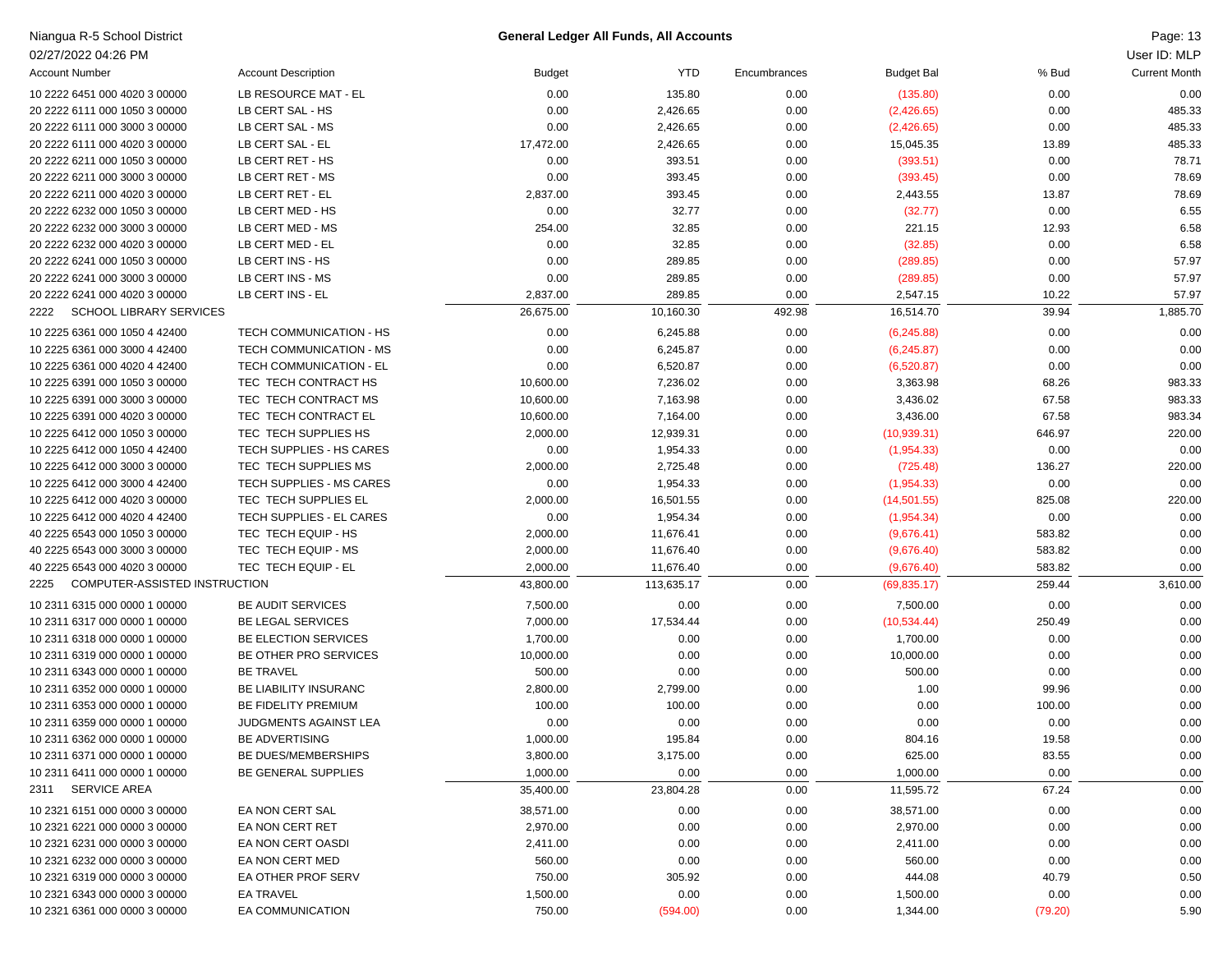| Niangua R-5 School District            |                                            |               | <b>General Ledger All Funds, All Accounts</b> |              |                   |        | Page: 14             |
|----------------------------------------|--------------------------------------------|---------------|-----------------------------------------------|--------------|-------------------|--------|----------------------|
| 02/27/2022 04:26 PM                    |                                            |               |                                               |              |                   |        | User ID: MLP         |
| <b>Account Number</b>                  | <b>Account Description</b>                 | <b>Budget</b> | YTD                                           | Encumbrances | <b>Budget Bal</b> | % Bud  | <b>Current Month</b> |
| 10 2321 6371 000 0000 3 00000          | EA DUES/MEMBERSHIP                         | 1,500.00      | 1,430.00                                      | 0.00         | 70.00             | 95.33  | 0.00                 |
| 10 2321 6391 000 0000 3 00000          | EA OTHER PURCHASE SER                      | 500.00        | 4.50                                          | 0.00         | 495.50            | 0.90   | 0.00                 |
| 10 2321 6411 000 0000 3 00000          | EA GENERAL SUPPLIES                        | 3,000.00      | 831.38                                        | 0.00         | 2,168.62          | 27.71  | 0.00                 |
| 10 2321 6411 000 0000 3 00026          | EA GS - STAFF                              | 5,000.00      | 4,607.55                                      | 0.00         | 392.45            | 92.15  | 952.50               |
| 20 2321 6111 000 0000 3 00000          | EA CERT SAL                                | 90,000.00     | 52,500.00                                     | 0.00         | 37,500.00         | 58.33  | 7,500.00             |
| 20 2321 6141 000 1000 3 00000          | EA UNUSED LEAVE PAY/OR<br><b>SEVERANCE</b> | 3,045.00      | 0.00                                          | 0.00         | 3,045.00          | 0.00   | 0.00                 |
| 20 2321 6211 000 0000 3 00000          | <b>EA CERT RET</b>                         | 11,800.00     | 8,028.65                                      | 0.00         | 3,771.35          | 68.04  | 1,146.95             |
| 20 2321 6232 000 0000 3 00000          | EA CERT MED                                | 1,102.00      | 718.98                                        | 0.00         | 383.02            | 65.24  | 104.77               |
| 20 2321 6241 000 0000 3 00000          | EA CERT INS                                | 4,249.00      | 2,983.40                                      | 0.00         | 1,265.60          | 70.21  | 426.20               |
| OFFICE OF THE SUPERINTENDENT<br>2321   |                                            | 167,708.00    | 70,816.38                                     | 0.00         | 96,891.62         | 42.23  | 10,136.82            |
| 10 2329 6231 000 4020 3 00000          | FD NON CERT OASDI                          | 248.00        | 0.00                                          | 0.00         | 248.00            | 0.00   | 0.00                 |
| 10 2329 6391 000 1050 3 00000          | OE - OTHER PURCHASED SERVICES              | 1,500.00      | 0.00                                          | 0.00         | 1,500.00          | 0.00   | 0.00                 |
| 20 2329 6112 000 0000 3 00000          | ATHLETIC DIRECTOR - CERT SAL               | 4,200.00      | 2,142.00                                      | 0.00         | 2,058.00          | 51.00  | 357.00               |
| 20 2329 6112 000 0000 3 12210          | SPED DIRECTOR - CERT SAL                   | 7,700.00      | 0.00                                          | 0.00         | 7,700.00          | 0.00   | 0.00                 |
| 20 2329 6112 000 4020 4 45100          | FEDERAL PROGRAM - CERT SAL                 | 4,000.00      | 1,700.00                                      | 0.00         | 2,300.00          | 42.50  | 340.00               |
| 20 2329 6211 000 0000 3 00000          | ATHLETIC DIRECTOR - CERT RET               | 609.00        | 333.89                                        | 0.00         | 275.11            | 54.83  | 55.65                |
| 20 2329 6211 000 4020 3 12210          | SPED DIRECTOR - CERT RET                   | 1,117.00      | 0.00                                          | 0.00         | 1,117.00          | 0.00   | 0.00                 |
| 20 2329 6211 000 4020 4 45100          | FEDERAL PROGRAM - CERT RET                 | 580.00        | 246.50                                        | 0.00         | 333.50            | 42.50  | 49.30                |
| 20 2329 6232 000 0000 3 00000          | ATHLETIC DIRECTOR - CERT MED               | 61.00         | 30.12                                         | 0.00         | 30.88             | 49.38  | 5.02                 |
| 20 2329 6232 000 4020 3 12210          | SPED DIRECTOR - CERT MET                   | 112.00        | 0.00                                          | 0.00         | 112.00            | 0.00   | 0.00                 |
| 20 2329 6232 000 4020 4 45100          | FEDERAL PROGRAM - CERT MED                 | 58.00         | 24.65                                         | 0.00         | 33.35             | 42.50  | 4.93                 |
| 20 2329 6241 000 0000 3 00000          | OE - AD DIRECTOR INS                       | 0.00          | 160.38                                        | 0.00         | (160.38)          | 0.00   | 26.73                |
| OTHER EXECUTIVE ADMIN SERVICES<br>2329 |                                            | 20,185.00     | 4,637.54                                      | 0.00         | 15,547.46         | 22.98  | 838.63               |
| 10 2331 6337 000 1050 3 00000          | TEC MAINT FEE                              | 3,400.00      | 1,859.03                                      | 0.00         | 1,540.97          | 54.68  | 121.24               |
| 10 2331 6337 000 3000 3 00000          | TEC MAINT FEE                              | 3,400.00      | 1,505.57                                      | 0.00         | 1,894.43          | 44.28  | 121.24               |
| 10 2331 6337 000 4020 3 00000          | TEC MAINT FEE                              | 3,400.00      | 1,505.58                                      | 0.00         | 1,894.42          | 44.28  | 121.24               |
| 10 2331 6338 000 1050 3 00000          | TEC RENTAL EQ                              | 1,300.00      | 1,617.15                                      | 0.00         | (317.15)          | 124.40 | 222.03               |
| 10 2331 6338 000 3000 3 00000          | TEC RENTAL EQ                              | 1,300.00      | 1,617.12                                      | 0.00         | (317.12)          | 124.39 | 222.02               |
| 10 2331 6338 000 4020 3 00000          | TEC RENTAL EQ                              | 1,550.00      | 1,617.15                                      | 0.00         | (67.15)           | 104.33 | 222.02               |
| 10 2331 6361 000 0000 3 00000          | TEC COMMUNICATION - PHONE                  | 6,915.00      | 8,769.00                                      | 0.00         | (1,854.00)        | 126.81 | 1,160.04             |
| 10 2331 6412 000 1000 3 00000          | TEC ADMIN GEN SUP                          | 14,000.00     | 15,069.76                                     | 0.00         | (1,069.76)        | 107.64 | 0.00                 |
| 10 2331 6412 000 1050 3 00000          | TEC TECH SUPPLIES                          | 1,600.00      | 4,810.66                                      | 0.00         | (3,210.66)        | 300.67 | 0.00                 |
| 10 2331 6412 000 3000 3 00000          | TEC TECH SUPPLIES                          | 2,378.00      | 4,810.67                                      | 0.00         | (2,432.67)        | 202.30 | 0.00                 |
| 10 2331 6412 000 4020 3 00000          | TEC TECH SUPPLIES                          | 2,378.00      | 7,153.67                                      | 0.00         | (4,775.67)        | 300.83 | 0.00                 |
| <b>ADMIN TECH SERVICES</b><br>2331     |                                            | 41,621.00     | 50,335.36                                     | 0.00         | (8,714.36)        | 120.94 | 2,189.83             |
| 10 2411 6151 000 1050 3 00000          | BL NON CERT SAL - HS                       | 29,182.00     | 20,705.77                                     | 0.00         | 8,476.23          | 70.95  | 2,961.14             |
| 10 2411 6153 000 1050 3 00000          | BL NON CERT SUB - HS                       | 600.00        | 425.00                                        | 0.00         | 175.00            | 70.83  | 85.00                |
| 10 2411 6221 000 1050 3 00000          | BL NON CERT RET - HS                       | 1,990.00      | 1,420.42                                      | 0.00         | 569.58            | 71.38  | 203.13               |
| 10 2411 6231 000 1050 3 00000          | BL NON CERT OASDI                          | 1,824.00      | 1,310.12                                      | 0.00         | 513.88            | 71.83  | 188.86               |
| 10 2411 6232 000 1050 3 00000          | BL NON CERT MED - HS                       | 425.00        | 306.40                                        | 0.00         | 118.60            | 72.09  | 44.17                |
| 10 2411 6241 000 1050 3 00000          | BL NON CERT INS - HS                       | 0.00          | 12.18                                         | 0.00         | (12.18)           | 0.00   | 0.00                 |
| 10 2411 6343 000 1050 3 00000          | BL TRAVEL HS                               | 250.00        | 0.00                                          | 0.00         | 250.00            | 0.00   | 0.00                 |
| 10 2411 6343 000 4020 3 00000          | BL TRAVEL EL                               | 250.00        | 111.60                                        | 0.00         | 138.40            | 44.64  | 0.00                 |
| 10 2411 6361 000 1050 3 00000          | BL COMMUNICATION-HS                        | 200.00        | 119.00                                        | 0.00         | 81.00             | 59.50  | 0.00                 |
| 10 2411 6371 000 1050 3 00000          | BL DUES/MEMBER HS                          | 250.00        | 0.00                                          | 0.00         | 250.00            | 0.00   | 0.00                 |
| 10 2411 6371 000 4020 3 00000          | BL DUES/MEMBER EL                          | 250.00        | 305.00                                        | 0.00         | (55.00)           | 122.00 | 0.00                 |
| 10 2411 6411 000 1050 3 00000          | BL GEN SUPPLY HS                           | 750.00        | 116.38                                        | 0.00         | 633.62            | 15.52  | 0.00                 |
| 10 2411 6411 000 3000 3 00000          | BL GEN SUPPLY MS                           | 550.00        | 83.40                                         | 0.00         | 466.60            | 15.16  | 0.00                 |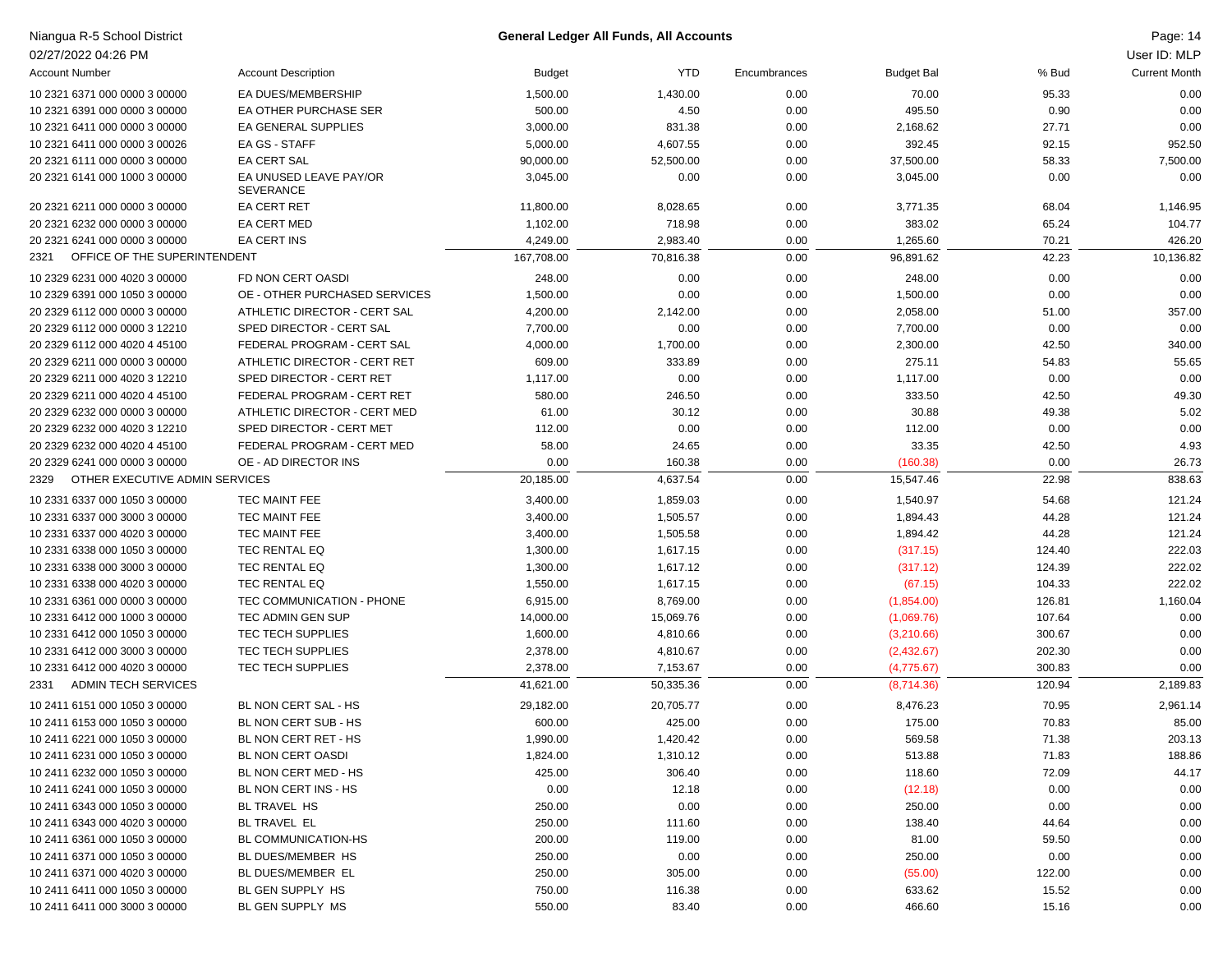| Niangua R-5 School District                 |                            |               | <b>General Ledger All Funds, All Accounts</b> |              |                   |        | Page: 15             |
|---------------------------------------------|----------------------------|---------------|-----------------------------------------------|--------------|-------------------|--------|----------------------|
| 02/27/2022 04:26 PM                         |                            |               |                                               |              |                   |        | User ID: MLP         |
| <b>Account Number</b>                       | <b>Account Description</b> | <b>Budget</b> | <b>YTD</b>                                    | Encumbrances | <b>Budget Bal</b> | % Bud  | <b>Current Month</b> |
| 10 2411 6411 000 4020 3 00000               | BL GEN SUPPLY EL           | 300.00        | 83.40                                         | 0.00         | 216.60            | 27.80  | 0.00                 |
| 20 2411 6111 000 1050 3 00000               | BL CERT SAL - HS           | 31,350.00     | 13,750.02                                     | 0.00         | 17,599.98         | 43.86  | 2,291.67             |
| 20 2411 6111 000 3000 3 00000               | BL CERT SAL - MS           | 23,650.00     | 13,749.96                                     | 0.00         | 9,900.04          | 58.14  | 2,291.66             |
| 20 2411 6111 000 4020 3 00000               | BL CERT SAL - EL           | 64,000.00     | 31,999.98                                     | 0.00         | 32,000.02         | 50.00  | 5,333.33             |
| 20 2411 6211 000 1050 3 00000               | BL CERT RET - HS           | 4,938.00      | 2,143.02                                      | 0.00         | 2,794.98          | 43.40  | 357.17               |
| 20 2411 6211 000 3000 3 00000               | BL CERT RET - MS           | 3,736.00      | 4,433.02                                      | 0.00         | (697.02)          | 118.66 | 357.17               |
| 20 2411 6211 000 4020 3 00000               | BL CERT RET - EL           | 9,993.00      | 4,996.68                                      | 0.00         | 4,996.32          | 50.00  | 832.78               |
| 20 2411 6232 000 1050 3 00000               | BL CERT MED - HS           | 455.00        | 192.46                                        | 0.00         | 262.54            | 42.30  | 32.24                |
| 20 2411 6232 000 3000 3 00000               | BL CERT MED - MS           | 343.00        | 221.47                                        | 0.00         | 121.53            | 64.57  | 32.24                |
| 20 2411 6232 000 4020 3 00000               | BL CERT MED - EL           | 928.00        | 439.90                                        | 0.00         | 488.10            | 47.40  | 73.71                |
| 20 2411 6241 000 1050 3 00000               | BL CERT INS - HS           | 0.00          | 1,061.94                                      | 0.00         | (1,061.94)        | 0.00   | 176.99               |
| 20 2411 6241 000 3000 3 00000               | <b>BL CERT INS - MS</b>    | 4,969.00      | 1,061.94                                      | 0.00         | 3,907.06          | 21.37  | 176.99               |
| 20 2411 6241 000 4020 3 00000               | <b>BL CERT INS - EL</b>    | 4,969.00      | 2,527.56                                      | 0.00         | 2,441.44          | 50.87  | 421.26               |
| OFFICE OF THE PRINCIPAL SERV<br>2411        |                            | 186,152.00    | 101,576.62                                    | 0.00         | 84,575.38         | 54.57  | 15,859.51            |
| 10 2522 6151 000 1000 3 00000               | <b>BS NON CERT SAL</b>     | 0.00          | 4,104.96                                      | 0.00         | (4, 104.96)       | 0.00   | 730.14               |
| 10 2522 6221 000 1000 3 00000               | <b>BS NON CERT RET</b>     | 0.00          | 314.60                                        | 0.00         | (314.60)          | 0.00   | 55.76                |
| 10 2522 6231 000 1000 3 00000               | <b>BS NON CERT OASDI</b>   | 0.00          | 179.27                                        | 0.00         | (179.27)          | 0.00   | 32.87                |
| 10 2522 6232 000 1000 3 00000               | <b>BS NON CERT MED</b>     | 0.00          | 41.94                                         | 0.00         | (41.94)           | 0.00   | 7.69                 |
| 10 2522 6241 000 1000 3 00000               | BS NON CERT INS            | 0.00          | 486.24                                        | 0.00         | (486.24)          | 0.00   | 83.16                |
| <b>BUDGETING SERVICES</b><br>2522           |                            | 0.00          | 5,127.01                                      | 0.00         | (5, 127.01)       | 0.00   | 909.62               |
| 10 2523 6151 000 1000 3 00000               | RD NON CERT SAL            | 0.00          | 3,712.45                                      | 0.00         | (3,712.45)        | 0.00   | 530.35               |
| 10 2523 6221 000 1000 3 00000               | RD NON CERT RET            | 0.00          | 284.56                                        | 0.00         | (284.56)          | 0.00   | 40.48                |
| 10 2523 6231 000 1000 3 00000               | RD NON CERT OASDI          | 0.00          | 162.01                                        | 0.00         | (162.01)          | 0.00   | 23.91                |
| 10 2523 6232 000 1000 3 00000               | RD NON CERT MED            | 0.00          | 37.83                                         | 0.00         | (37.83)           | 0.00   | 5.59                 |
| 10 2523 6241 000 1000 3 00000               | RD NON CERT 6241           | 0.00          | 440.53                                        | 0.00         | (440.53)          | 0.00   | 60.43                |
| RECEIVING & DISBUSING FUND SERVICES<br>2523 |                            | 0.00          | 4,637.38                                      | 0.00         | (4,637.38)        | 0.00   | 660.76               |
| 10 2524 6151 000 1000 3 00000               | PR NON CERT SAL            | 0.00          | 3,712.45                                      | 0.00         | (3,712.45)        | 0.00   | 530.35               |
| 10 2524 6221 000 1000 3 00000               | PR NON CERT RET            | 0.00          | 284.56                                        | 0.00         | (284.56)          | 0.00   | 40.48                |
| 10 2524 6231 000 1000 3 00000               | PR NON CERT OASDI          | 0.00          | 162.01                                        | 0.00         | (162.01)          | 0.00   | 23.91                |
| 10 2524 6232 000 1000 3 00000               | PR NON CERT MED            | 0.00          | 37.83                                         | 0.00         | (37.83)           | 0.00   | 5.59                 |
| 10 2524 6241 000 1000 3 00000               | PR NON CERT INS            | 0.00          | 440.53                                        | 0.00         | (440.53)          | 0.00   | 60.43                |
| PAYROLL SERVICES<br>2524                    |                            | 0.00          | 4,637.38                                      | 0.00         | (4,637.38)        | 0.00   | 660.76               |
| 10 2525 6151 000 1000 3 00000               | FAS NON CERT SAL           | 0.00          | 5,497.45                                      | 0.00         | (5,497.45)        | 0.00   | 785.35               |
| 10 2525 6221 000 1000 3 00000               | FAS NON CERT RET           | 0.00          | 421.44                                        | 0.00         | (421.44)          | 0.00   | 59.94                |
| 10 2525 6231 000 1000 3 00000               | <b>FAS NON CERT OASDI</b>  | 0.00          | 242.99                                        | 0.00         | (242.99)          | 0.00   | 35.65                |
| 10 2525 6232 000 1000 3 00000               | FAS NON CERT MED           | 0.00          | 57.02                                         | 0.00         | (57.02)           | 0.00   | 8.34                 |
| 10 2525 6241 000 1000 3 00000               | FAS NON CERT INS           | 0.00          | 650.06                                        | 0.00         | (650.06)          | 0.00   | 89.18                |
| 2525 FINANCIAL ACCOUNTING SERVICES          |                            | 0.00          | 6,868.96                                      | 0.00         | (6,868.96)        | 0.00   | 978.46               |
| 10 2526 6151 000 1000 3 00000               | IAS NON CERT SAL           | 0.00          | 3,712.45                                      | 0.00         | (3,712.45)        | 0.00   | 530.35               |
| 10 2526 6221 000 1000 3 00000               | IAS NON CERT RET           | 0.00          | 284.56                                        | 0.00         | (284.56)          | 0.00   | 40.48                |
| 10 2526 6231 000 1000 3 00000               | IAS NON CERT OASDI         | 0.00          | 162.01                                        | 0.00         | (162.01)          | 0.00   | 23.91                |
| 10 2526 6232 000 1000 3 00000               | IAS NON CERT MED           | 0.00          | 37.83                                         | 0.00         | (37.83)           | 0.00   | 5.59                 |
| 10 2526 6241 000 1000 3 00000               | IAS NON CERT INS           | 0.00          | 440.53                                        | 0.00         | (440.53)          | 0.00   | 60.43                |
| INTERNAL AUDITING SERVICES<br>2526          |                            | 0.00          | 4,637.38                                      | 0.00         | (4,637.38)        | 0.00   | 660.76               |
| 10 2527 6151 000 1000 3 00000               | PAS NON CERT SAL           | 0.00          | 3,712.45                                      | 0.00         | (3,712.45)        | 0.00   | 530.35               |
| 10 2527 6221 000 1000 3 00000               | PAS NON CERT RET           | 0.00          | 284.56                                        | 0.00         | (284.56)          | 0.00   | 40.48                |
| 10 2527 6231 000 1000 3 00000               | PAS NON CERT OASDI         | 0.00          | 162.03                                        | 0.00         | (162.03)          | 0.00   | 23.91                |
| 10 2527 6232 000 1000 3 00000               | PAS NON CERT MED           | 0.00          | 37.85                                         | 0.00         | (37.85)           | 0.00   | 5.59                 |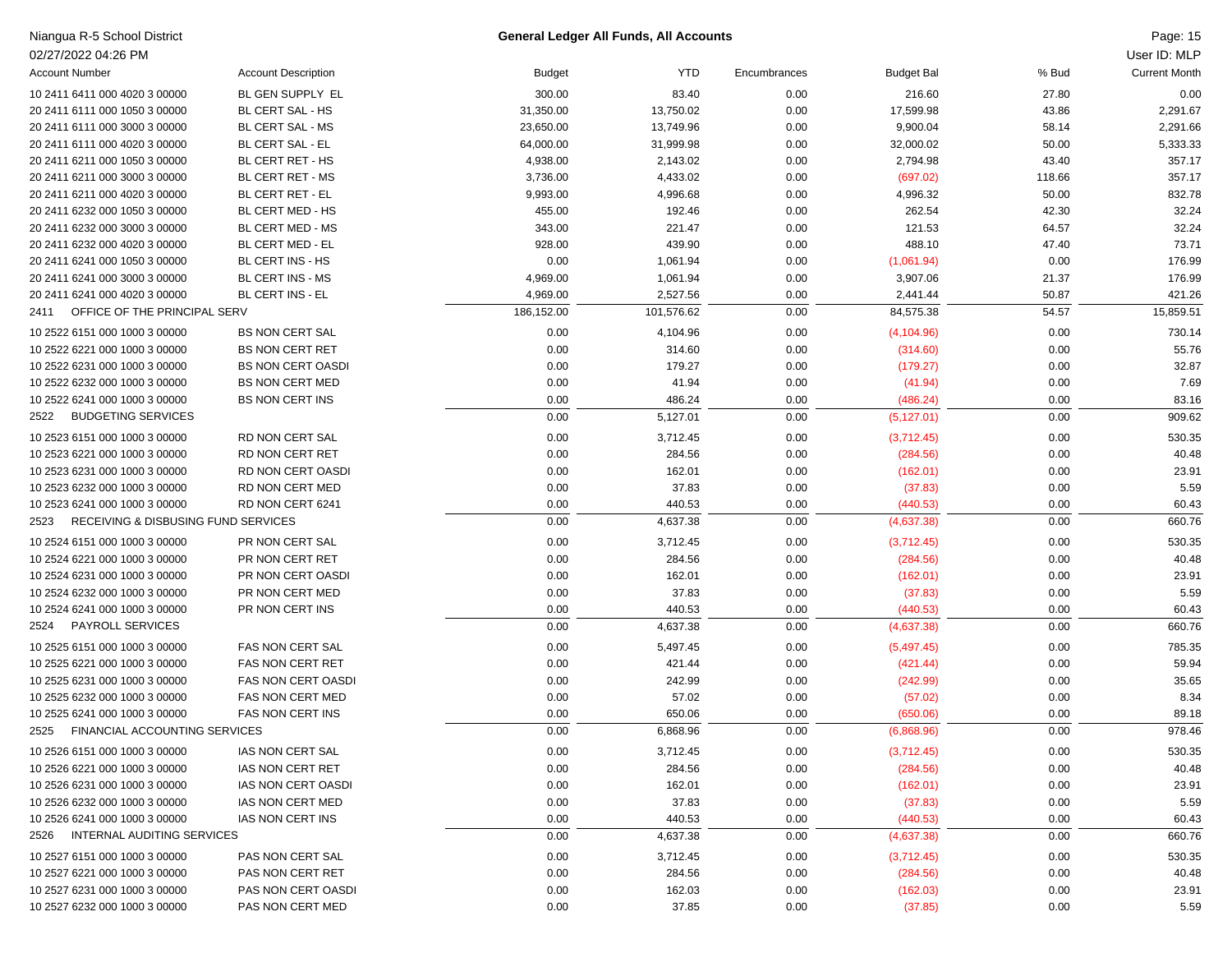| Niangua R-5 School District          |                               |               | <b>General Ledger All Funds, All Accounts</b> |              |                   |        | Page: 16             |
|--------------------------------------|-------------------------------|---------------|-----------------------------------------------|--------------|-------------------|--------|----------------------|
| 02/27/2022 04:26 PM                  |                               |               |                                               |              |                   |        | User ID: MLP         |
| <b>Account Number</b>                | <b>Account Description</b>    | <b>Budget</b> | <b>YTD</b>                                    | Encumbrances | <b>Budget Bal</b> | % Bud  | <b>Current Month</b> |
| 10 2527 6241 000 1000 3 00000        | PAS NON CERT INS              | 0.00          | 440.53                                        | 0.00         | (440.53)          | 0.00   | 60.43                |
| PROPERTY ACCOUNTING SERVICES<br>2527 |                               | 0.00          | 4,637.42                                      | 0.00         | (4,637.42)        | 0.00   | 660.76               |
| 10 2529 6319 000 0000 3 00000        | OF MEDICAID FEES              | 0.00          | 562.65                                        | 0.00         | (562.65)          | 0.00   | 371.52               |
| OTHER FISCAL SERVICES<br>2529        |                               | 0.00          | 562.65                                        | 0.00         | (562.65)          | 0.00   | 371.52               |
| 10 2541 6131 000 0000 1 00000        | CERT SUPPLEMENTAL PAY         | 0.00          | 4,387.00                                      | 0.00         | (4,387.00)        | 0.00   | 0.00                 |
| 10 2541 6151 000 0000 1 00000        | OM NON CERT SAL               | 103,875.00    | 72,391.40                                     | 0.00         | 31,483.60         | 69.69  | 8,375.25             |
| 10 2541 6153 000 0000 1 00000        | OM - NON CERT SUB SAL         | 4,000.00      | 4,870.95                                      | 0.00         | (870.95)          | 121.77 | 1,747.35             |
| 10 2541 6161 000 0000 1 00000        | OM - NON CERT PART-TIME SAL   | 0.00          | 9,762.74                                      | 0.00         | (9,762.74)        | 0.00   | 0.00                 |
| 10 2541 6211 000 0000 1 00000        | OM CERT RET                   | 0.00          | 633.65                                        | 0.00         | (633.65)          | 0.00   | 0.00                 |
| 10 2541 6221 000 0000 1 00000        | OM NON CERT RET               | 7,095.00      | 4,437.00                                      | 0.00         | 2,658.00          | 62.54  | 630.80               |
| 10 2541 6231 000 0000 1 00000        | OM NON CERT OASDI             | 6,412.00      | 5,169.29                                      | 0.00         | 1,242.71          | 80.62  | 597.31               |
| 10 2541 6232 000 0000 1 00000        | OM NON CERT MED               | 1,500.00      | 1,272.34                                      | 0.00         | 227.66            | 84.82  | 139.70               |
| 10 2541 6241 000 0000 1 00000        | OM NON CERT INS               | 12,800.00     | 5,838.77                                      | 0.00         | 6,961.23          | 45.62  | 833.50               |
| 10 2541 6271 000 0000 1 00000        | OM UNEMPLOYMENT COMP          | 1,000.00      | 0.00                                          | 0.00         | 1,000.00          | 0.00   | 0.00                 |
| 10 2541 6332 000 0000 1 00000        | OM REPAIRS & MAINT            | 30,000.00     | 19,497.62                                     | 0.00         | 10,502.38         | 64.99  | 336.37               |
| 10 2541 6334 000 0000 1 00000        | OM LEASING/RENTAL EQ          | 4,000.00      | 1,753.86                                      | 0.00         | 2,246.14          | 43.85  | 347.10               |
| 10 2541 6335 000 0000 1 00000        | OM WATER/SEWER                | 6,250.00      | 4,094.30                                      | 0.00         | 2,155.70          | 65.51  | 876.78               |
| 10 2541 6336 000 0000 1 00000        | OM TRASH REMOVAL              | 3,000.00      | 2,792.79                                      | 0.00         | 207.21            | 93.09  | 365.27               |
| 10 2541 6343 000 0000 1 00000        | OM TRAVEL                     | 800.00        | 288.90                                        | 0.00         | 511.10            | 36.11  | 0.00                 |
| 10 2541 6351 000 0000 1 00000        | OM PROPERTY INS               | 20,000.00     | 14,798.00                                     | 0.00         | 5,202.00          | 73.99  | 0.00                 |
| 10 2541 6352 000 0000 1 00000        | OM GENERAL LIABILITY          | 17,500.00     | 19,185.00                                     | 0.00         | (1,685.00)        | 109.63 | 0.00                 |
| 10 2541 6361 000 0000 1 00000        | OM COMMUNICATIONS             | 1,200.00      | 0.00                                          | 0.00         | 1,200.00          | 0.00   | 0.00                 |
| 10 2541 6371 000 0000 3 00000        | OM DUES/MEMBERSHIP            | 250.00        | 0.00                                          | 0.00         | 250.00            | 0.00   | 0.00                 |
| 10 2541 6391 000 0000 1 00000        | OM OTHER PROF SER             | 22,000.00     | 28,545.14                                     | 0.00         | (6, 545.14)       | 129.75 | 3,688.92             |
| 10 2541 6411 000 0000 1 00000        | OM GENERAL SUPPLIES           | 20,000.00     | 5,230.84                                      | 22.53        | 14,769.16         | 26.27  | 1,531.44             |
| 10 2541 6411 000 0000 4 42400        | OM - GENERAL SUPPLIES - CARES | 0.00          | 3,517.89                                      | 0.00         | (3,517.89)        | 0.00   | 0.00                 |
| 10 2541 6481 000 0000 1 00000        | OM ELECTRIC                   | 34,000.00     | 20,351.58                                     | 0.00         | 13,648.42         | 59.86  | 2,370.53             |
| 10 2541 6483 000 0000 1 00000        | OM LP GAS                     | 35,000.00     | 19,690.52                                     | 0.00         | 15,309.48         | 56.26  | 10,567.83            |
| 40 2541 6521 000 0000 1 00000        | OM BUILDING EXP               | 0.00          | 3,500.00                                      | 0.00         | (3,500.00)        | 0.00   | 0.00                 |
| SERVICE AREA DIRECTION<br>2541       |                               | 330,682.00    | 252,009.58                                    | 22.53        | 78,672.42         | 76.22  | 32,408.15            |
| 10 2546 6151 000 0000 2 00000        | SO NON CERT SAL               | 0.00          | 0.00                                          | 0.00         | 0.00              | 0.00   | 0.00                 |
| 10 2546 6231 000 0000 2 00000        | SO NON CERT OASDI             | 0.00          | 0.00                                          | 0.00         | 0.00              | 0.00   | 0.00                 |
| 10 2546 6232 000 0000 2 00000        | SO NON CERT MED               | 0.00          | 0.00                                          | 0.00         | 0.00              | 0.00   | 0.00                 |
| <b>SECURITY SERVICES</b><br>2546     |                               | 0.00          | 0.00                                          | 0.00         | 0.00              | 0.00   | 0.00                 |
| 10 2552 6151 000 0000 1 00000        | PT NON CERT SAL               | 38,083.00     | 30,018.99                                     | 0.00         | 8,064.01          | 78.83  | 4,795.21             |
| 10 2552 6153 000 0000 1 00000        | PT NON CERT SUB SAL           | 2,000.00      | 1,755.00                                      | 0.00         | 245.00            | 87.75  | 202.50               |
| 10 2552 6161 000 0000 1 00000        | PT - NON CERT PART-TIME SAL   | 6,500.00      | 1,582.50                                      | 0.00         | 4,917.50          | 24.35  | 597.50               |
| 10 2552 6221 000 0000 1 00000        | PT NON CERT RET               | 2,370.00      | 2,417.48                                      | 0.00         | (47.48)           | 102.00 | 212.76               |
| 10 2552 6231 000 0000 1 00000        | PT NON CERT OASDI             | 2,142.00      | 2,122.35                                      | 0.00         | 19.65             | 99.08  | 346.91               |
| 10 2552 6232 000 0000 1 00000        | PT NON CERT MED               | 600.00        | 496.34                                        | 0.00         | 103.66            | 82.72  | 81.12                |
| 10 2552 6241 000 0000 1 00000        | PT NON CERT INS               | 4,249.00      | 58.76                                         | 0.00         | 4,190.24          | 1.38   | 10.63                |
| 10 2552 6261 000 0000 1 00000        | PT WORKMENS COMP              | 2,500.00      | 2,500.00                                      | 0.00         | 0.00              | 100.00 | 0.00                 |
| 10 2552 6319 000 0000 1 00000        | PT OTHER PROF SER             | 750.00        | 2,639.63                                      | 0.00         | (1,889.63)        | 351.95 | 1,855.17             |
| 10 2552 6332 000 0000 1 00000        | PT REPAIRS & MAINT            | 25,000.00     | 9,887.83                                      | 0.00         | 15,112.17         | 39.55  | 1,002.45             |
| 10 2552 6343 000 0000 1 00000        | PT TRAVEL                     | 1,500.00      | 0.00                                          | 0.00         | 1,500.00          | 0.00   | 0.00                 |
| 10 2552 6349 000 0000 1 00000        | PT OTHER TRANS SER            | 250.00        | 0.00                                          | 0.00         | 250.00            | 0.00   | 0.00                 |
| 10 2552 6411 000 0000 1 00000        | PT GENERAL SUPPLIES           | 500.00        | 31.94                                         | 0.00         | 468.06            | 6.39   | 13.98                |
| 10 2552 6486 000 0000 1 00000        | PT BUS FUEL                   | 18,000.00     | 11,826.13                                     | 0.00         | 6,173.87          | 65.70  | 2,127.47             |
| 20 2552 6211 000 0000 1 00000        | PT CERT RET                   | 0.00          | 28.28                                         | 0.00         | (28.28)           | 0.00   | 9.79                 |